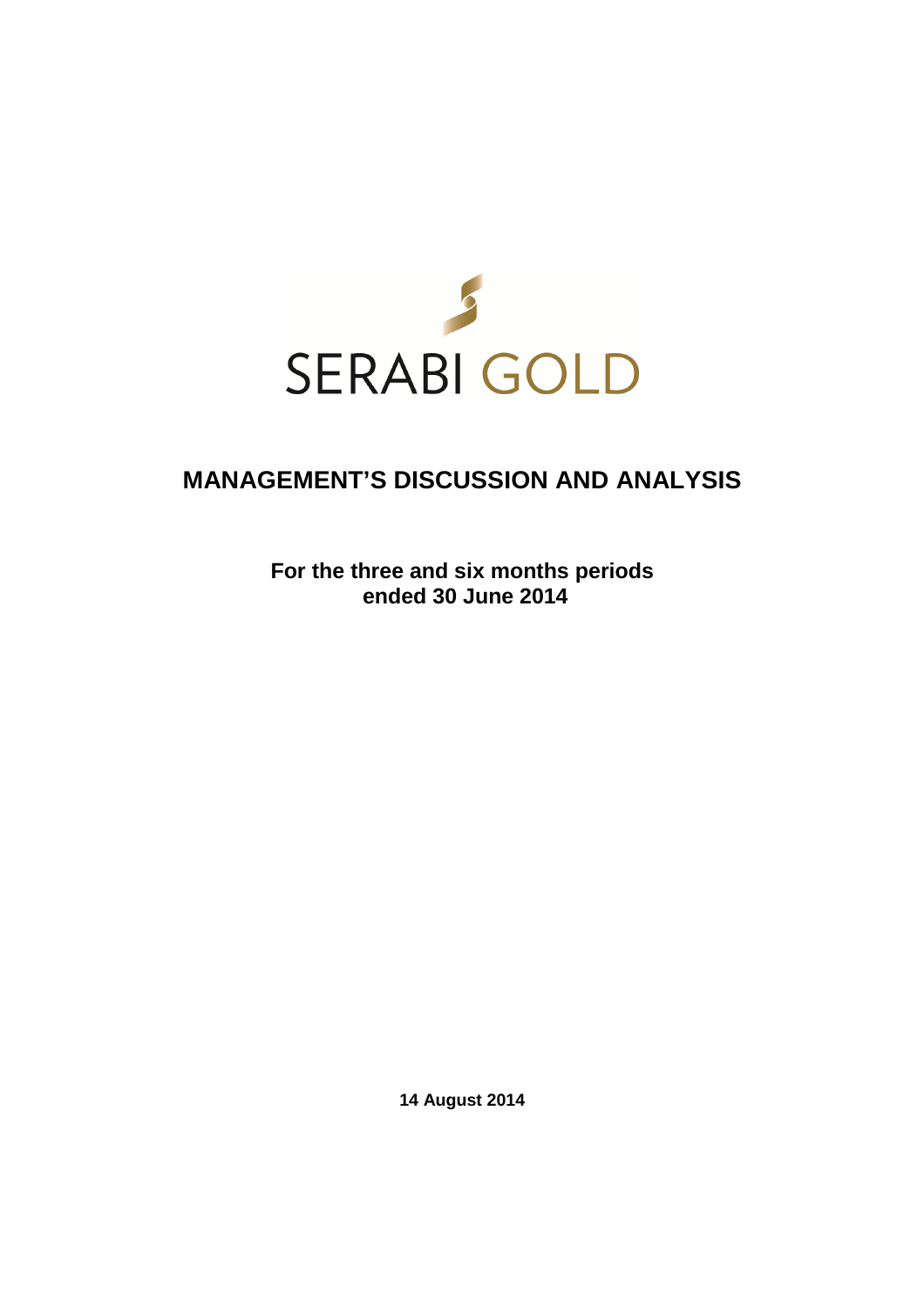# **SERABI GOLD PLC Management's Discussion and Analysis for the three month and six month periods ended 30 June 2014**

#### **Introduction**

This Management's Discussion and Analysis ("MD&A") dated 14 August 2014 provides a review of the performance of Serabi Gold plc ("Serabi" or the "Company"). It includes financial information from, and should be read in conjunction with, the interim unaudited condensed financial statements of the Company for the three month and six month periods ended 30 June 2014 and also read in conjunction with the Company's annual report and audited consolidated financial statements and it's MD&A for the twelve month period ended 31 December 2013.

For further information on the Company, reference should be made to its public filings (including its most recently filed annual information form ("AIF") which is available on SEDAR at www.sedar.com. Technical reports, press releases and other information including the AIF are also available on the Company's website www.serabigold.com.

Please refer to the cautionary notes at the end of this MD&A.

The Company reports its financial position, results of operations and cash flows in United States dollars (unless otherwise stated) and in accordance with International Financial Reporting Standards ("IFRS") in force at the reporting date and their interpretations issued by the International Accounting Standards Board ("IASB") and adopted for use within the European Union and with IFRS and their interpretations issued by the IASB. The consolidated financial statements have also been prepared in accordance with those parts of the UK Companies Act 2006 applicable to companies reporting under IFRS.

#### **Overview**

The Company is a United Kingdom registered and domiciled gold mining and development company based in London, England. The Company's principal focus centres upon its gold projects in the Jardim do Ouro area of the Tapajos region of the State of Para in Brazil, which it holds through its wholly owned subsidiaries Serabi Mineraçăo S.A. and Gold Aura do Brasil Mineraçăo Ltda.

The Company's primary interests are the wholly owned Palito Gold Mine ("Palito") and the Sao Chico Gold Project ("Sao Chico") both of which are located in the Tapajos region of northern Brazil. These two properties lie within the larger Jardim do Ouro Gold Project ("JDO Project") which comprises a series of contiguous exploration licences of approximately 41,000 hectares, and lies on the 50km wide NW-SE trending Tocantinzinho Trend, which is the major controlling structural feature in the Tapajos region. The vast majority of the hard rock mineral resources discovered to date in the Tapajos region lie on this trend.

Work commenced at Palito in October 2012 to remediate and develop the existing underground mine and renovate the process plant with a view to commencing gold production by the end of 2013. The commissioning of the process plant started in December 2013 and during the first half of 2014 the planned production ramp-up has been on-going, with the first consignments of gold/copper concentrate transported from the mine in February 2014. On 23 July 2014, the Company declared Commercial Production at Palito with effect from 1 July 2014. The Palito Mine is fully permitted and has a mining licence covering 1,150 hectares which was issued in October 2007.

Sao Chico is a high-grade deposit located approximately 25 kilometres by existing road from Palito. The Company intends that ore mined from Sao Chico will be trucked to Palito and be processed using the existing gold recovery plant at Palito. Work commenced early in 2014 on earthworks to allow the company to expose the bedrock and install a mine portal. The Company anticipates being in the position to commence initial development mining during the fourth quarter of 2014.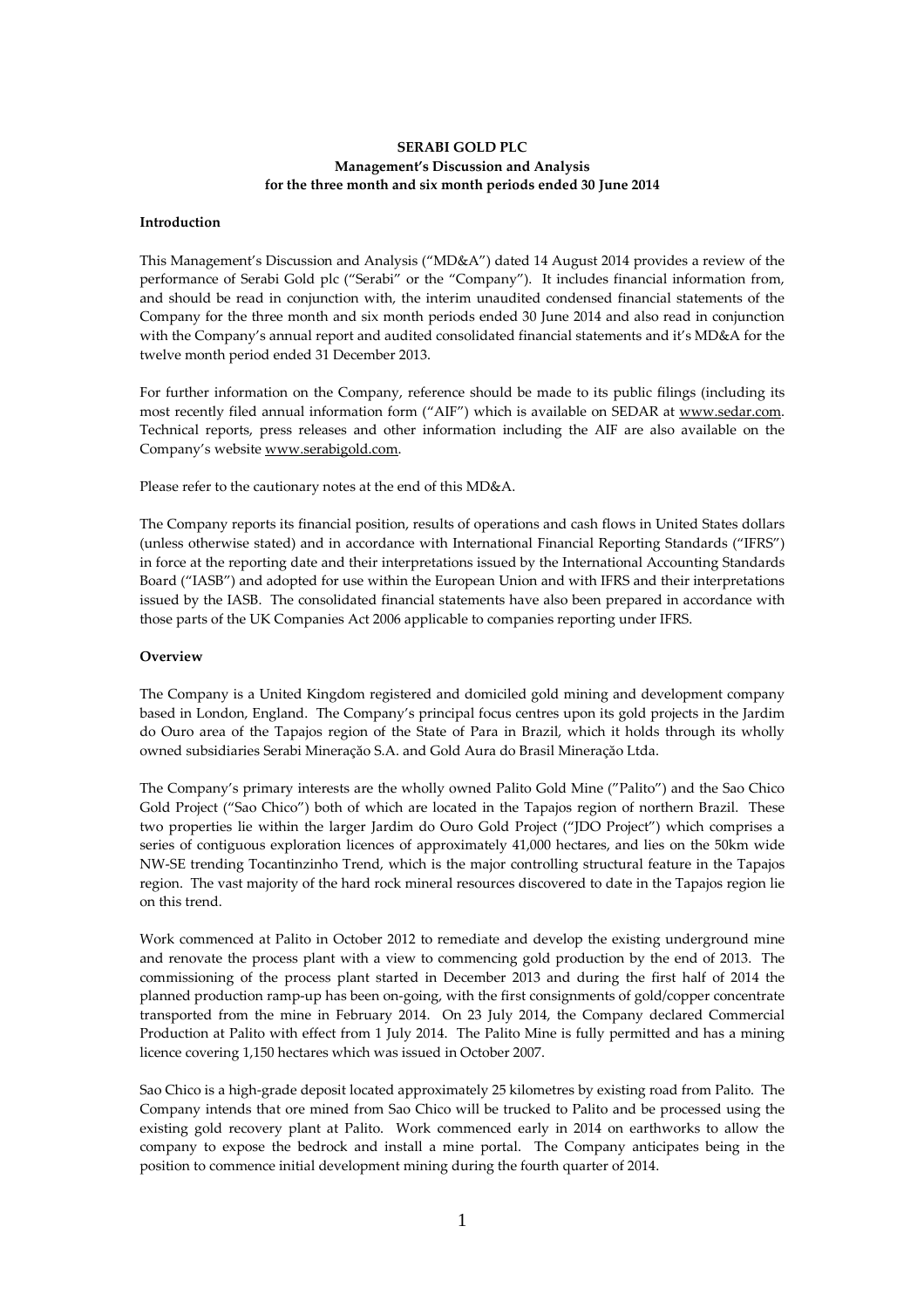The Company holds further exploration licences within the Tapajos region covering approximately 58,000 hectares. Exploration work undertaken by the company on these licences is at an early stage.

On 3 March 2014, the Company completed a placement of shares and warrants to raise gross proceeds of UK£10 million. These proceeds are being used in part to finance the next stage of evaluation and development of the Sao Chico project in advance of a decision to enter into commercial mining operations.

The Company's shares trade on the Toronto Stock Exchange ("TSX") under the symbol "SBI" and on AIM, a market operated by the London Stock Exchange, under the symbol "SRB". The Company is incorporated under the laws of England and Wales and is a reporting issuer in British Columbia, Alberta and Ontario.

# **Financial and Corporate Highlights – For three and six month periods ending 30 June 2014**

- Commercial production at Palito declared with effect from 1 July 2014.
- Equity financing closed on 3 March 2014 raising gross proceeds of UK£10 million.
- Revenues of US\$5.2 million recognised in the first six months from sales of approximately 3,900 ounces
- Cash holdings at 30 June 2014 of US\$5.9 million.

# **Operational Highlights – For three and six month periods ending 30 June 2014**

- Successful plant commissioning and production ramp-up at Palito has continued during the second quarter.
- Gold production of  $3,242^{(1)}$  ounces for the second quarter 2014 and  $5,542^{(1)}$  ounces for the year to date.
- Total mine ore production for second quarter of 15,808 tonnes @ 11.36 g/t Au.
- Total milled production for second quarter of 18,645 tonnes @ 8.08 g/t Au.
- Approximately 3,300 metres of underground horizontal development has been completed in the six months to 30 June 2014.
- Surface ore stockpile at 30 June 2014 of approximately 13,000 tonnes  $\emptyset$  5.4 g/t Au.
- At 30 June 2014 more than 32,500 tonnes of flotation tailings stockpiled and awaiting cyanidation treatment, with a grade in excess of 2.0  $g/t$  Au, and contained gold of more than 2,100 ounces.
	- (1) Gold production figures are subject to amendment pending final agreed assays of the gold content of the copper/gold concentrate that is being sold to a refinery.

# **Post Period Highlights**

- Carbon in Pulp leaching circuit completed during July 2014 and commissioning will commence during August 2014.
- A second ball mill has been installed and tested and has been operational since 20 July 2014.

# **Outlook and Strategy**

The second quarter of 2014 built on the commissioning and testing phase of the process plant at Palito that was undertaken during the first quarter. The current gold recovery circuit comprises milling, flotation (producing a high grade copper/gold concentrate) and gravity separation (producing a high grade gold concentrate) of the flotation tailings. From January until July 2014, the tailings produced following flotation and gravity treatment ("Flotation Tailings") have been stockpiled for future cyanidation treatment. With the completion of the Carbon in Pulp ("CIP") cyanide leaching tanks at the end of July, these Flotation Tailings are now being prepared for re-treatment in the leaching tanks. It will take approximately 3 weeks until the first carbon is fully loaded with gold and at this point, the first batch of loaded carbon will be drawn off and fresh carbon introduced into the tanks to replace it. This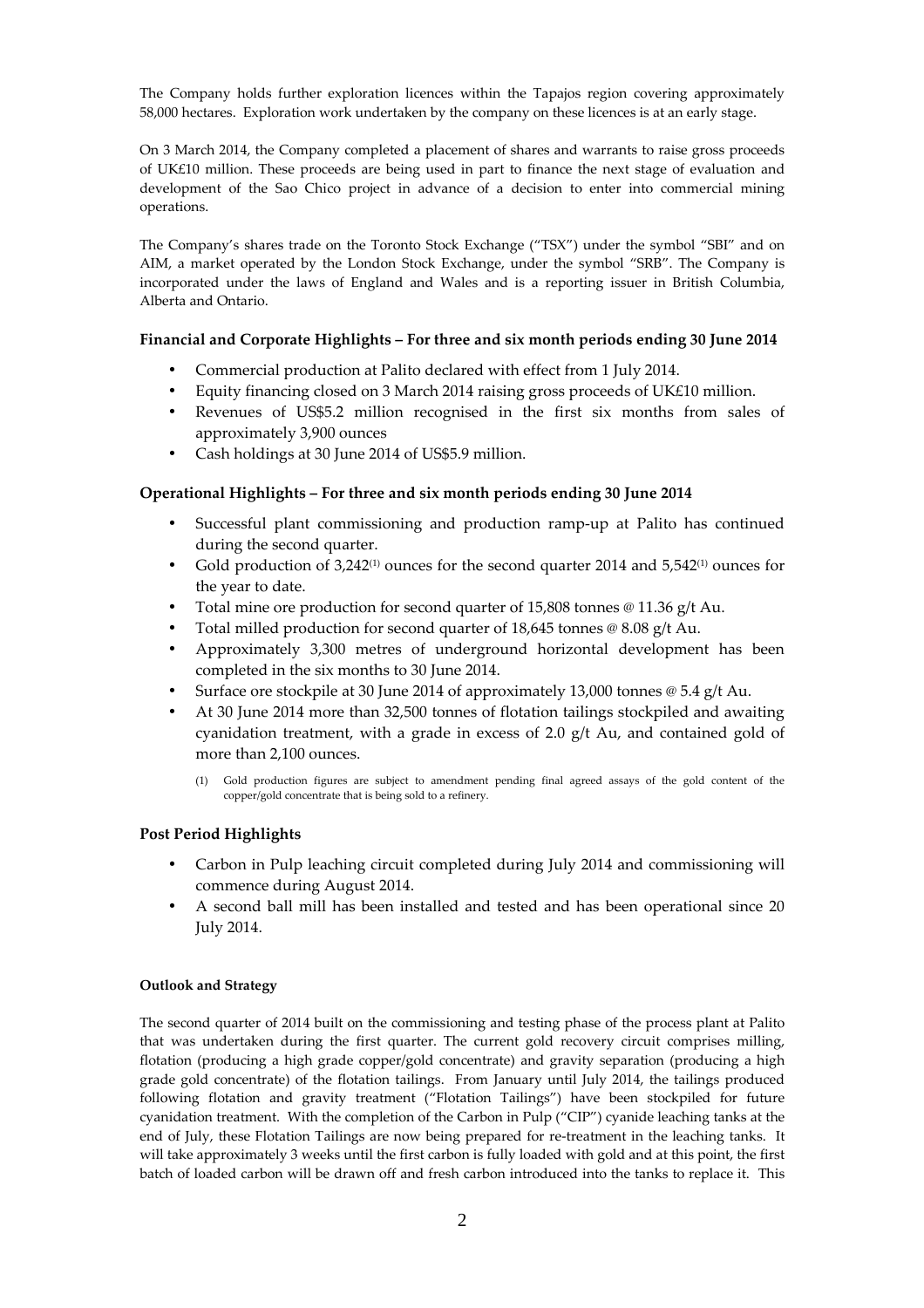loaded carbon is expected to have a grade of approximately 2,000-2,500g/t gold. Work on finalising the elution section of the plant is planned to be completed during August and therefore it is anticipated that as loaded carbon is drawn out of the CIP tanks, it will pass to the completed elution plant in time for a first gold pour in September. It is anticipated that this final stage of processing will increase the overall gold recovery to approximately 92%. Over the remainder of 2014 and into 2015 the Flotation Tailings that were produced during the first six months of the year, of which there is more than 32,500 tonnes with contained gold calculated at 2,100 ounces, will be processed through the CIP circuit to recover as much as possible of this residual gold that could not be recovered through the flotation and gravity processes.

A second ball mill was acquired during the second quarter and has been remediated and started operating in late July. Whilst primarily acquired to permit a second processing line to be established for ore from Sao Chico, in the short term it is being used to provide additional processing capacity for Palito ore in excess of the planned 7,500 tonnes per month and to allow the company to run down the surface stockpile of ore which at the end of June 2014 was approximately 13,000 tonnes of ore with a grade of 5.4g/t.

The Company anticipates a strong second half of 2014. The commissioning of the CIP plant is expected to increase gold recoveries to over 90% which combined with the implementation of the second ball mill and the treatment of the stockpiled flotation tailings accumulated over the past six months, will increase the plant throughput and production significantly. The Company remains on course to achieve its gold production forecast of 23,000-24,000 ounces of gold for 2014.

Development work at Sao Chico has been delayed by heavy rains earlier this year. Work commenced in February to clear approximately 20 metres of the deep unconsolidated saprolite material that overlies the bed-rock prior to being able to establish the mine portal. The Company anticipated clearance of the saprolite would take approximately 3 months based on the assumption that the rainy season would, as usual, end in late March. The rains however continued until early June making the excavation conditions extremely wet and significantly delaying work.

Work at Sao Chico is now progressing well, with the ground rapidly drying out. Ramp development was initially expected to commence in early July, but in light of the delay this is now expected to be before the end of September with a consequent delay in starting underground mine development. The decline ramp, once underway, will be driven at a 12% gradient and from it, two development levels, L1 and L2, will be established, at the 30 vertical metre and 60 vertical metre intervals respectively. The development levels will follow the principal structure, known as the Main Vein, to its strike extents to the East and West, currently estimated as 500 development metres per level.

The Company plans to generate an updated geological resource for Sao Chico in the first quarter of 2015. To facilitate this a surface drill programme is now planned for later in the third quarter of this year. This will replace the previously announced underground drill programme which, with the delays in ramp and mine development, could not be completed within the Company's desired time frame.

The Final Exploration Report ("FER") was completed and submitted to the Departamento Nacional de Produção Mineral ("DNPM") in February, representing the first part of the process of transforming the exploration licence into a mining licence. Work is now underway on the preparation of the Plano de Approveimento Economico ("PAE") which is required to be submitted once the DNPM has approved the FER.

In the longer term the Company plans to establish additional satellite high-grade gold mines in relatively close proximity to Palito which will be a centralised processing facility. In this way the company expects to be able to grow its production base at low capital cost, avoid the need for major infrastructure improvements to be in place for new operations to be commercially viable and have low environmental impact.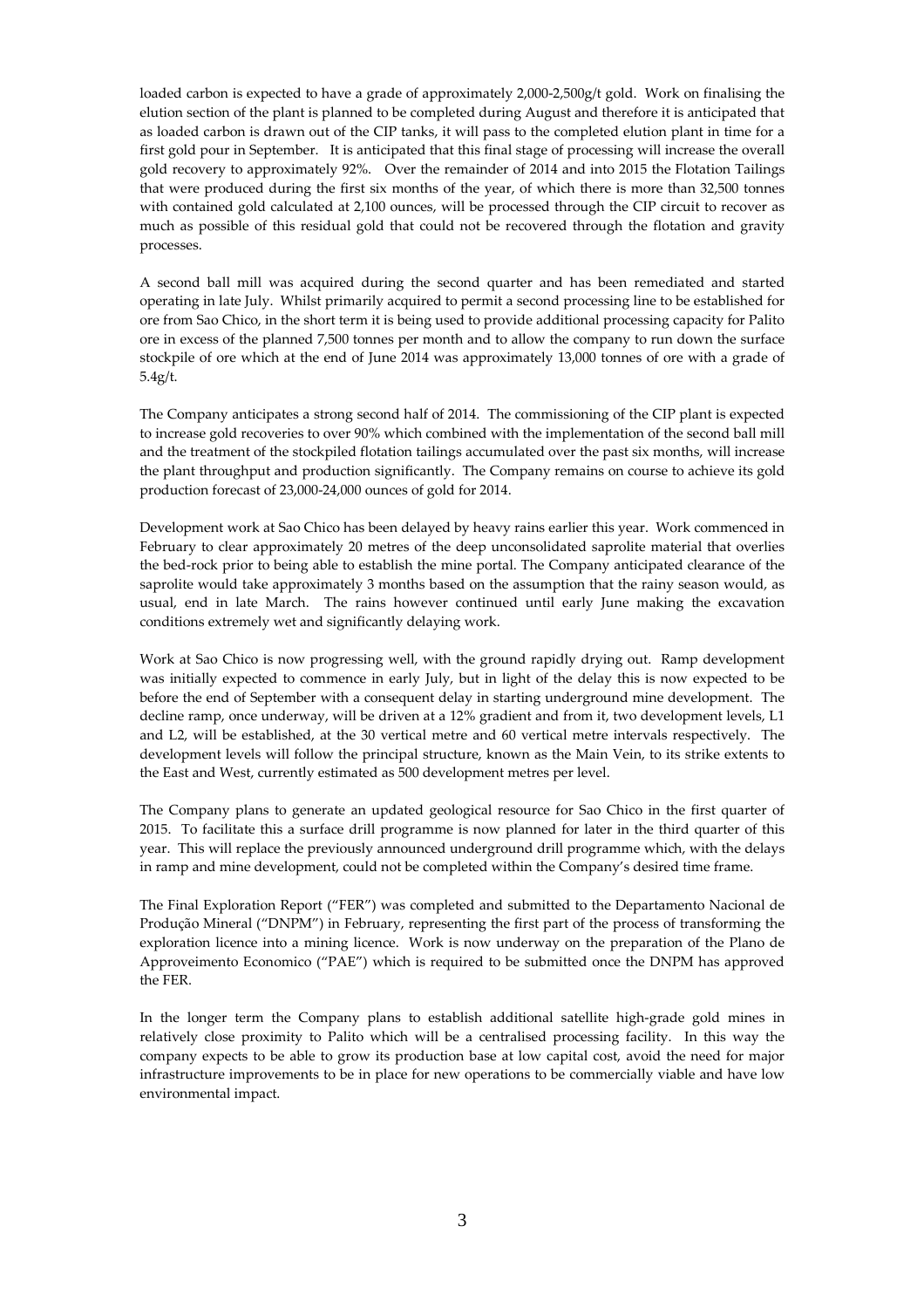# **Palito Gold Mine – Para State, Brazil**

# History

The Palito gold mine is wholly owned by the Company, through its 100% owned subsidiary Serabi Mineraçăo S.A. The Palito mine and infrastructure lies some 4.5km south of the village of Jardim do Ouro and approximately 15km via road. Jardim do Ouro lies on the Transgarimpeira Road some 30km WSW of the town of Moraes de Almeida, located on the junction of the Transgarimpeira and the BR 163 (the Cuiabá - Santarém Federal Highway). Moraes de Almeida is approximately 300km south-east by paved road of the city of Itaituba which is also the municipal capital.

It is a high-grade, narrow vein, underground mine which was operated by the Company from late 2003 until the end of 2008. Between the start of 2005 until the end of 2008 the Company processed a total of 480,000 tonnes of ore through the plant at an average gold head grade of  $6.76$  g/t. Average gold recovery during the period was 90%, with copper recovery around 93% providing total production over this period of 110,097 gold equivalent ounces.

In December 2010 the Company released a technical report (the NI 43-101 Technical Report for the Jardim do Ouro Project, Para State, Brazil) prepared by its consultants, NCL Brasil Ltda ("NCL"). The report estimated, in accordance with Canadian Securities Administrators National Instrument 43-101 ("NI 43-101"), a compliant Measured and Indicated mineral resource of 224,272 ounces (gold equivalent) and Inferred mineral resources of 443,956 ounces (gold equivalent).

|                  |           |                    |           |                | Contained        |
|------------------|-----------|--------------------|-----------|----------------|------------------|
|                  |           |                    |           | Contained      | Gold             |
| <b>Mineral</b>   |           | Gold               | Copper    | Gold           | Equivalent       |
| <b>Resources</b> | Tonnage   | $(g/t \text{ Au})$ | $(\%$ Cu) | (Ounces) $(1)$ | $(Qunces)^{(2)}$ |
| Measured         | 97,448    | 9.51               | 0.26      | 29,793         | 32,045           |
| Indicated        | 753,745   | 7.29               | 0.23      | 176,673        | 192,228          |
| Measured and     |           |                    |           |                |                  |
| Indicated        | 851,193   | 7.54               | 0.23      | 206,466        | 224,272          |
|                  |           |                    |           |                |                  |
| Inferred         | 2,087,741 | 5.85               | 0.27      | 392,817        | 443,956          |
|                  |           |                    |           |                |                  |

(1) Mineral resources are reported at a cut-off grade of 1.0 g/t.

(2) Equivalent gold is calculated using an average long-term gold price of US\$700 per ounce, a long-term copper price of US\$2.75 per pound, average metallurgical recovery of 90.3% for gold and 93.9% for copper.

(3) Addition errors arise through rounding differences.

Since placing the operation on care and maintenance in 2008, the Company kept as much of the infrastructure intact as possible. This included a process plant comprising flotation and carbon-in-pulp ("CIP") gold recovery circuits which had historically been treating up to 600 t/day (200,000 t/year) of ore and a camp that had housed over 200 employees and maintenance and workshop facilities. The site is supplied with mains power sourced from a 25 mW hydroelectric generating station located approximately 100 km north east of the town of Novo Progresso on the Curuá (Iriri) River.

In January 2012, the Company commissioned NCL to undertake a Preliminary Economic Assessment ("PEA") in compliance with Canadian Securities Administrators National Instrument 43-101 ("NI 43- 101") into the viability of re-establishing underground mining operations at the Palito Mine. The results of the PEA were announced by the Company on 13 June 2012 and the complete NI 43-101 compliant technical report was issued on 29 June 2012. On 17 January 2013 a placement of new shares raising gross proceeds of UK£16.2 million was completed to finance the development of the project in line with the plans and scope outlined in the PEA.

# Palito operational review for the first six months of 2014

By the end of December 2013 the Company had established a Run of Mine ("ROM") stockpile of ore of approximately 25,000 with an average grade of over 8.00 grams per ton ("g/t"). Initial commissioning of the gold process plant commenced on 13 December 2013. For the first quarter of 2014 the operation was in a planned ramp-up phase and during the second quarter the Company has built upon this successful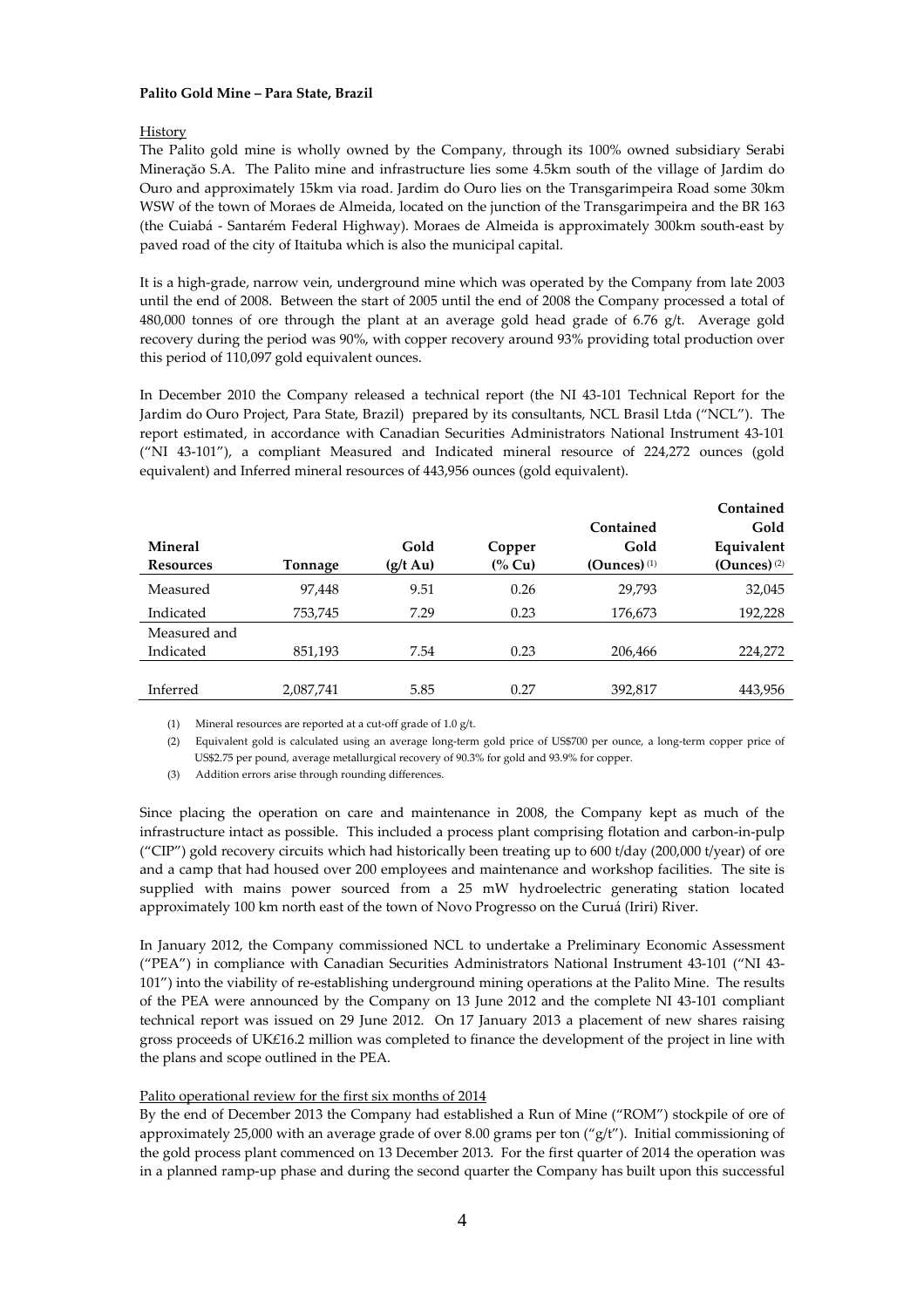start-up as it targets long-term plant throughput rates of 7,500 tonnes per month. The Company declared Commercial Production effective as of 1 July 2014. The total resource at Palito comprises 25 high grade, sub vertical, narrow vein ore-bodies, of which eight are in the current mine plan. These eight veins are split between the Palito Main zone and the Palito West sectors. The veins are accessed and developed by a series of lode drives on levels set 30 vertical metres apart. The highly competent ground conditions allow open stope mining to be used.

During the first quarter of 2014, ore production from stopes began with the mining of the first three stopes underway, and three more in preparation. During the second quarter the preparation of these additional three stopes was completed and ore production from stopes has been slowly increasing as the swell is being drawn off. In June over 3,500 tonnes of ore was produced from stoping and July has seen the tonnage broken in stopes exceed 7,000 tonnes, with 5,076 tonnes of stoped ore being hauled to surface, broadly in line with the planned stope production of approximately 6,000 tonnes per month.

For the first six months of 2014, as would be expected with a new operation, development ore generated over 70% of the mined ore tonnes whilst the second half of 2014 is expected to see a significant shift in the production balance with stoping forecast to contribute the majority of the mined ore tonnage.

Underground development mining has continued well with almost 3,300 metres of horizontal development completed year to date. Of this total, 1,200 metres has been ore development, with production activity now in eight mining areas, three sectors in the Palito West area and five sectors in the Palito Main Zone. The main ramp has continued to be deepened and has now reached the 54 metre relative level ("mRL").

In the plant, processing rates have continued to improve and having averaged approximately 4,700 tonnes per month during the first quarter have increased to an average of over 6,200 tonnes in the second quarter. The Company deliberately elected to process lower grade stockpiled material during the initial period of the first quarter of 2014 whilst the plant was being commissioned and from mid-March feed grades were increased. Feed grades for the second quarter averaged 8.08g/t an increase of  $17\%$  over the preceding quarter. Gold production for the second quarter was approximately 3,242oz<sup>(1)</sup> an increase of 41% over the preceding quarter. For the first six months of 2014 the gold recovery process has been limited to flotation and gravity concentration only. The tailings from flotation and gravity processing have been stockpiled for further processing through the CIP plant during 2014 and 2015 once this process circuit is fully operational later in the third quarter of 2014.

By the end of the second quarter, the surface stockpile of ore totalled approximately 13,000 tonnes, with a grade of 5.40 g/t. A second ball-mill was acquired in March 2014 and became operational during the second half of July 2014 It was purchased in anticipation of establishing a second process line for ore from a future Sao Chico operation, however, in the near term it will provide additional milling capacity to process some of this stockpiled material and maximise short-term production.

# **SUMMARY PRODUCTION STATISTICS FOR SIX MONTHS TO 30 JUNE 2014**

|                        |                    | Ouarter 1 | <b>Ouarter 2</b> | Year to date |
|------------------------|--------------------|-----------|------------------|--------------|
| Horizontal development | <b>Metres</b>      | 1,491     | 1,804            | 3,295        |
| Mined ore              | Tonnes             | 11,387    | 15,808           | 27,195       |
|                        | Gold grade $(g/t)$ | 7.09      | 11.36            | 9.57         |
| Milled ore             | Tonnes             | 14,050    | 18,645           | 32,695       |
|                        | Gold grade $(g/t)$ | 6.91      | 8.08             | 7.58         |
| Gold production (1)    | Ounces             | 2,300     | 3,242            | 5,542        |

(1) Gold production figures are subject to amendment pending final agreed assays of the gold content of the copper/gold concentrate that is being sold to a refinery.

As the first six months of 2014 has been the first period in which the plant has been operational there is no comparative information available for the equivalent period of 2013.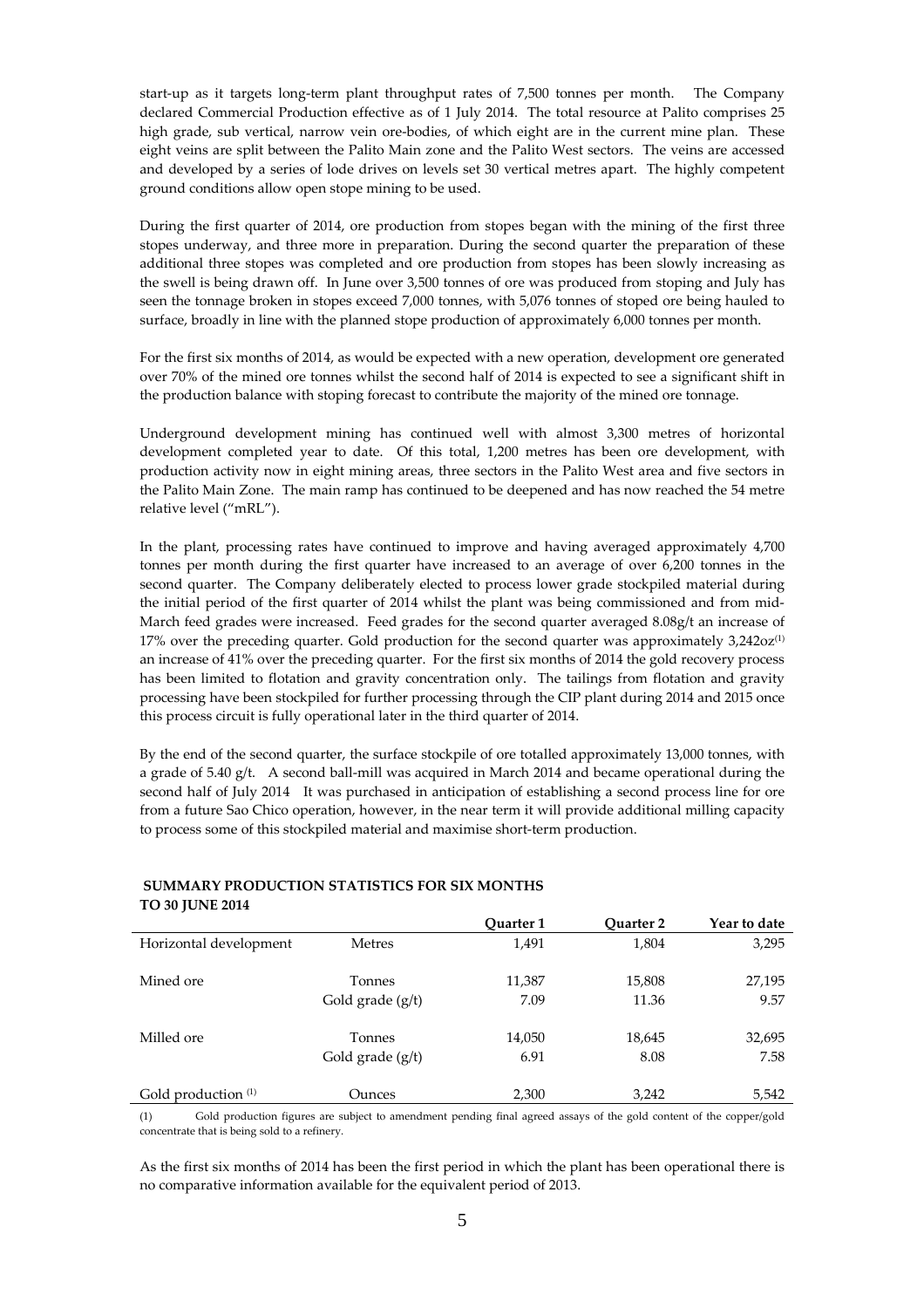The mining fleet at Palito is relatively new and comprises three 20 tonne trucks, three underground drill rigs and three underground loaders. A fourth 20 tonne truck is deployed at Sao Chico on the preparatory works involved in the development of this deposit. The Company also owns various other mobile equipment including two front end loaders, a bulldozer and other smaller vehicles. Whilst additional equipment purchases are planned during the year these will primarily be dedicated to Sao Chico and from time to time the Company will transfer equipment between the two locations to supplement capacity as required.

#### **Sao Chico Gold Project – Para State, Brazil**

#### History

Sao Chico, acquired by the Company in July 2013 as part of the acquisition of Kenai Resources Ltd ("Kenai"), is represented by a single exploration licence area (AP 12836). Sao Chico is a small but very high grade gold deposit some 25km from Palito. The Sao Chico exploration licence was in force until 14 March 2014 and the Company, prior to its expiry, commenced the process of converting the concession to a full mining licence. A trial mining licence has also been issued for the property which expired 22 April 2014, and the Company is also in the process of extending this licence for a further 12 month period.

Sao Chico is a historic garimpo mining operation but exploration over the area has been limited. Prior to the acquisition of the project by the Company, the most significant recent exploration was a 22 hole programme extending to about 3,300 metres of diamond drilling conducted by Kenai during 2011. Following this drilling programme, Kenai commissioned Exploration Alliance Limited to produce a NI 43-101 compliant technical report including a mineral resource statement.

The report issued on 15 October 2012 estimated a NI 43-101 compliant Measured and Indicated mineral resource of 25,275 ounces of gold and Inferred mineral resources of 71,385 ounces of gold. Since the acquisition of the property by Serabi, the Company has undertaken an infill and step out diamond drilling programme totalling 4,950 metres to enhance the existing resource in terms of both resource confidence and size. The drill programme was supplemented by ground geophysics, and a further 1,120 metre diamond drilling to test initial geophysical anomalies. The results from the ground geophysics have established other potential areas of interest within the Sao Chico exploration licence but the Company will undertake other confirmatory exploration work, including geochemistry, over these identified anomalies before embarking on any further drilling activity. The current Sao Chico gold resource which has grades in excess of 26 g/t considers only three vein structures, with a further ten more veins identified.

|                          |         | Gold               | <b>Contained Gold</b> |
|--------------------------|---------|--------------------|-----------------------|
| <b>Mineral Resources</b> | Tonnage | $(g/t \text{ Au})$ | (Ounces)              |
| Measured                 | 5,064   | 32.46              | 5,269                 |
| Indicated                | 21,423  | 29.14              | 20,006                |
| Measured and Indicated   | 26.487  | 29.77              | 25,275                |
|                          |         |                    |                       |
| Inferred                 | 85,577  | 26.03              | 71,385                |

• The effective date of the Mineral Resource is 30 May 2012.

• No cut-off grades have been applied to the block model in deriving the Mineral Resource reported above given insufficient drilling data.

• The Mineral Resource Estimate for the Sao Chico Gold Project was constrained within lithological and grade based solids. No optimisation studies have been applied to this high-grade, steeply dipping mineralisation.

#### Sao Chico operational review for the first six months of 2014

Work commenced during February 2014 on the preparatory earth-works required to expose the bedrock, and thereafter establish the mine portal. Whilst started during the rainy season it had been anticipated that these earth-works would take three months to complete, based on the assumption that the rainy season would, as usual, end in late March. Initial progress was good but the heavy rains continued until early June and as the ground became increasingly saturated, excavation conditions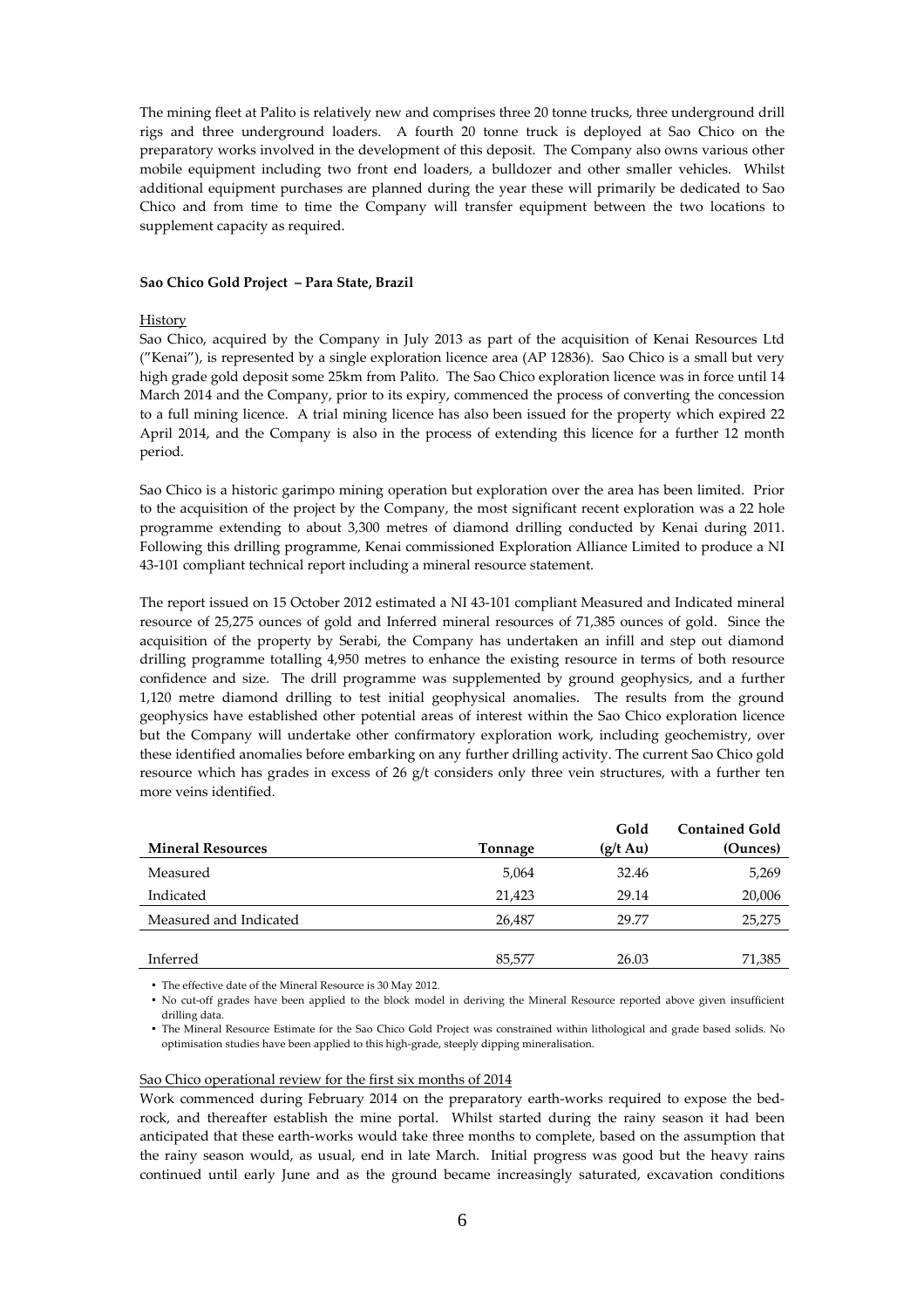became extremely difficult and significantly worse than had been anticipated. With the onset of hot and dry conditions from early June, the ground has been rapidly drying out and work is now processing well again. Additional drainage and "water run off" areas are being constructed to maximise the long term stability of the cut-back that is being established and the roadway that will in time form the access point to the Sao Chico mine. These features should help to ensure that a similar period and level of prolonged rainfall will not affect movement around and access to the mine.

Development of the main ramp is now anticipated to be underway before the end of September 2014. In anticipation of the start of blasting operations, the Company has secured licensing arrangements and facilities for the secure storage of explosives. Once the portal is completed the decline ramp will then be driven at a 12% gradient and from which two development levels, L1 and L2, will be established, at the 30 vertical metre and 60 vertical metre interval from surface respectively. The development levels will follow the principal structure, known as the Main Vein, to its strike extents to the East and West, which is expected to represent approximately 500 development metres per level. This work will allow the Company to better evaluate the continuity and payability of the mineralisation. It is expected that any ore derived from development mining that can be undertaken during 2014 will be transported to the Palito plant for processing.

The Company had planned to undertake an underground drilling campaign from within these development drives to identify parallel structures and to supplement this with additional surface drilling. Given the delays encountered to date and the Company's desire to generate an updated geological resource in the first quarter of 2015, it is now planned to undertake all the required additional resource definition drilling from surface. This drill programme is planned to start during the latter part of the third quarter of 2014. The Company will use this updated mineral resource to develop a definitive and robust mine plan.

The Final Exploration Report ("FER") for Sao Chico was completed and submitted to the Departamento Nacional de Produção Mineral ("DNPM") in February and represents the first part of the process of transforming the Sao Chico exploration licence into a mining licence. Work is now underway on the preparation of the Plano de Approveimento Economico ("PAE") which is required to be submitted once the DNPM has approved the FER.

# **Jardim do Ouro Exploration**

The Jardim do Ouro exploration area ("JDO Project") covers a total area of approximately 41,000 hectares, incorporating the Palito mining licence granted on 23 October 2007 covering an area of 1,150 hectares, with three exploration licences and five applications for exploration licences covering the remaining area. The JDO Project is located in the Tapajós Mineral Province in the south east part of the Itaituba Municipality in the west of Pará State in central north Brazil.

The recent focus of the Company has been on the identification and development of satellite ore deposits located in close proximity to Palito. The Company completed two air-borne electro-magnetic ("VTEM") surveys in 2008 and 2010 over a total area of 14,500 hectares. From these surveys the Company identified a number of geophysical anomalies which it considers worthy of further investigation. During 2010 and 2011 the Company undertook a 12,000 metre drilling campaign over nine of these anomalies which resulted in the discovery of the Palito South, Currutela and Piaui prospects.

#### Palito – Near Mine Exploration

The underground development of Palito is being driven towards the Palito South area but the Company has no plans during 2014 to undertake further exploration on either this or the Currutela and Piaui prospects or undertake further investigation of other anomalies. Once adequate cash-flow is being generated from production operations, the Company intends to use some of this cash flow to advance these exploration opportunities.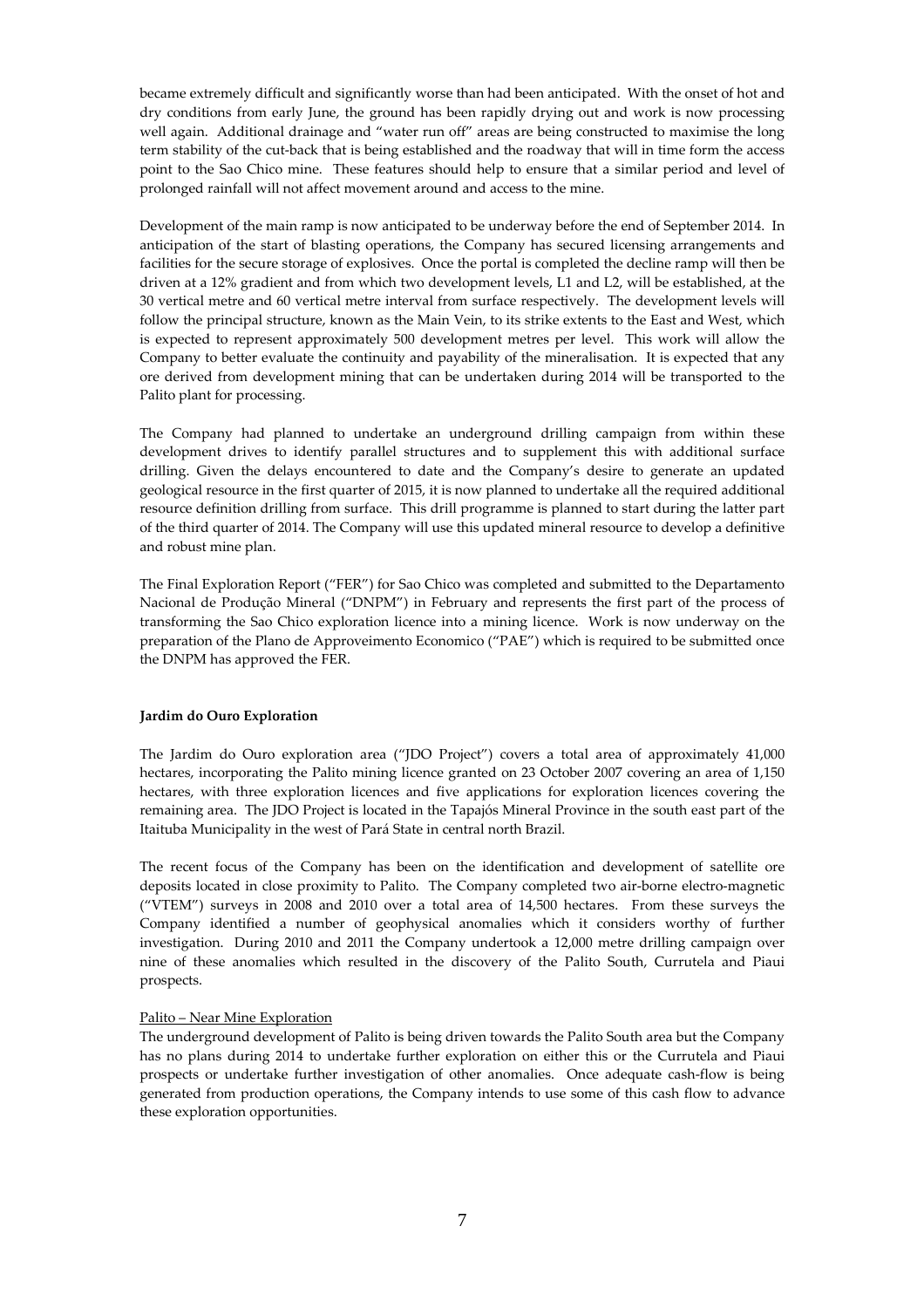# Sao Chico Exploration

Sao Chico is located in the South West corner of the JDO Project. During 2013 the Company completed a 6,000 metre drilling programme which more than doubled the known 150 metre strike extension of the principal mineralised structure ("the Main Vein") at Sao Chico and confirmed the presence of a number of parallel mineralised structures. The development work planned during 2014 will further evaluate the Main Vein and the immediate parallel structures. At this time no additional work is planned in the immediate area around Sao Chico although the Company has identified a number of other prospective zones. Once adequate cash-flow is being generated from production operations, the Company intends to use some of this cash flow to advance these exploration opportunities.

# **Other Exploration Prospects**

The Company has two other project areas, although activity on both of these projects has been limited in recent periods.

The Sucuba Project is located in the state of Para, and the Company has submitted two applications for exploration permits covering an area of 10,815 hectares. The Pizon Project, located in the state of Amazonas, represents 44,712 hectares, in five exploration licences, one granted and four in application. The Company has not engaged in any exploration activity at the Sucuba or Pizon projects during the past 12 months, and has currently not budgeted for any exploration activity during the next 18 months.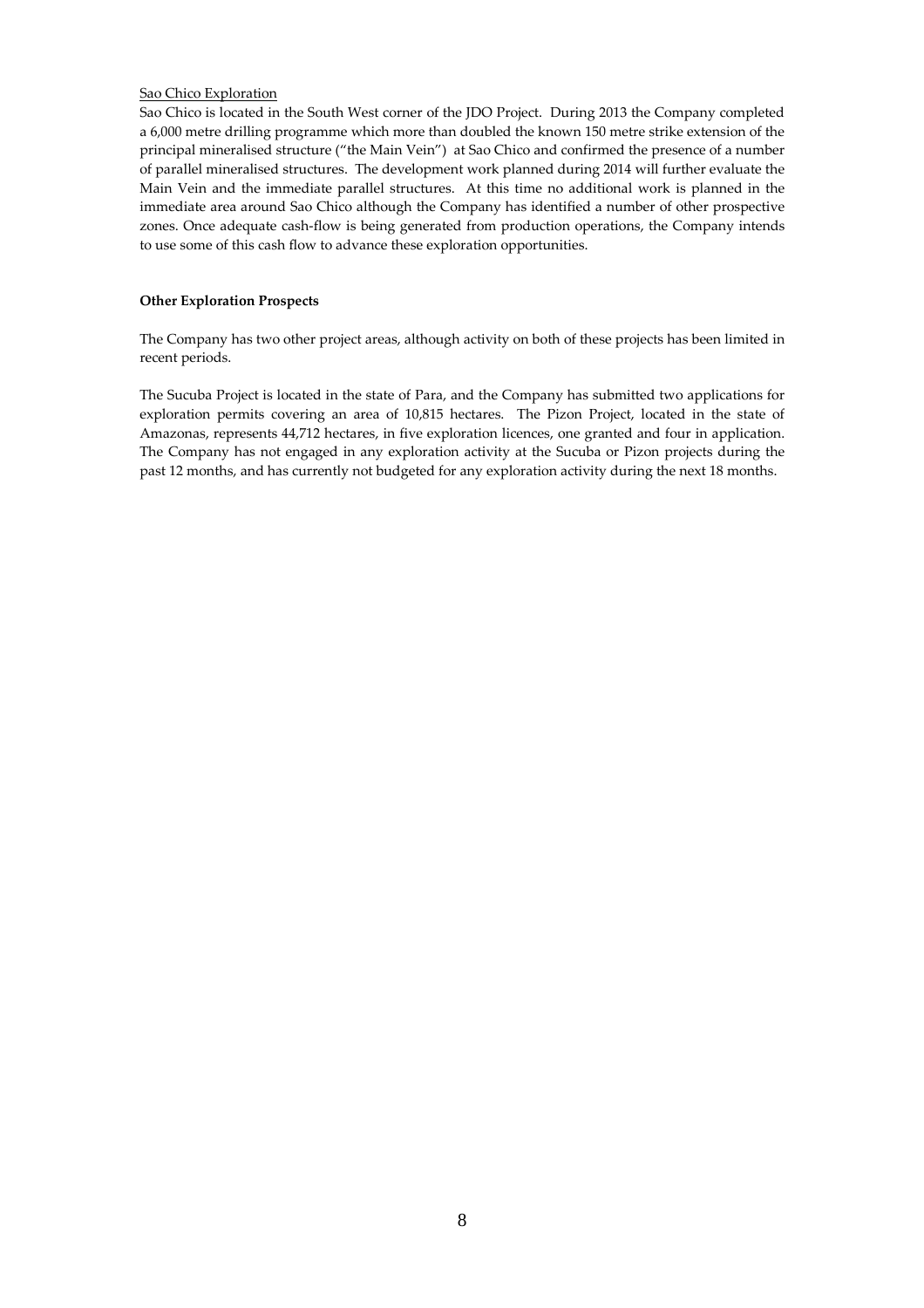# **SELECTED FINANCIAL INFORMATION**

The data included herein is taken from the Company's annual audited financial statements and unaudited interim financial information. The audited financial statements are prepared in accordance with International Financial Reporting Standards ("IFRS") in force at the reporting date and their interpretations issued by the International Accounting Standards Board ("IASB") and adopted for use within the European Union and with IFRS and their interpretations adopted by the IASB. The consolidated financial statements have also been prepared in accordance with those parts of the Companies Act 2006 applicable to companies reporting under IFRS. Whilst the unaudited interim financial statements are compiled in accordance with IFRS, they do not contain sufficient financial information to comply with IFRS.

#### **Results of Operations**

#### **Three month period ended 30 June 2014 compared to the three month period ended 30 June 2013**

The loss from operations increased by US\$699,749 from US\$966,453 for the 3 months ended 30 June 2013 to US\$1,666,202 for the three month period ended 30 June 2014. This increase is primarily due to an increase in administration expenses of US\$676,407. This increase of US\$676,407 can be accounted for as follows:

- (i) An increase of US\$126,786 in professional and legal fees which were incurred in connection with the share placement which took place during the first quarter of 2014 to raise gross proceeds of UK£10 million. This includes approximately US\$57,500 in connection with the listing charges for these new shares levied by the Toronto Stock Exchange and AIM.
- (ii) An increase of US\$168,657 relating to administration costs incurred in Brazil. During the financial year ended 31 December 2013, whilst the mine site was in remediation and development, the Company treated as a capital cost of the mine certain administrative costs including accounting and IT related personnel costs. For the financial year 2014 and with the start of production operations the Company determined that all costs of administrative personnel not directly located at the Palito mine and acting in the functions of accounting, IT, personnel and including the local Country Manager would be treated as an administrative cost of the business. During the 3 month period to 30 June 2013, the level of administrative costs capitalised as part of the overall capital development costs of Palito was approximately US\$146,000. During the six months to 30 June 2014, there has also been an increase in the level of administrative staffing and travel expenses required as the Company has commenced production operations at Palito. These personnel are principally involved in the accounting, information technology and personnel departments.
- (iii) A one off structuring fee of US\$50,000 in relation to a trade finance facility entered into by the Company to accelerate receipt of cash flow from the production of Copper/Gold concentrates.
- (iv) The payment of performance bonuses to senior personnel amounting to US\$204,000. Whilst performance bonuses were paid in the calendar year to 31 December 2013 the charge of approximately US\$300,000 was incurred during the quarter ended 31 March 2103 whilst the calculations and settlements of these current bonuses were only finalised and incurred in the quarter ended 30 June 2014.
- (v) Taxes incurred in the period have reduced by US\$86,000 compared with the corresponding 3 month period in 2013. Provisions in respect of unpaid taxes from prior years have been recorded in the 3 month period to 30 June 2014 amounting to US\$63,700 (3 months to 30 June 2013 - US\$92,100). Taxes relating to the period including property and licence fees were US\$7,200 (3 months to 30 June 2013 – US\$64,000).

The increase in depreciation charges of US\$27,348 between the two periods reflects the Company having purchased new plant and equipment during the year as it returned the Palito Mine to production. New underground mining fleet was delivered during the third quarter of 2013 and is being depreciated in accordance with normal practice. However, the depreciation charges for this particular equipment which amounted to approximately US\$114,000 for the three months to 30 June 2014 are being capitalised as a pre-production cost whilst the mine was in a commissioning and ramp-up phase. Following the declaration of commercial production with effect from 1 July 2014 the depreciation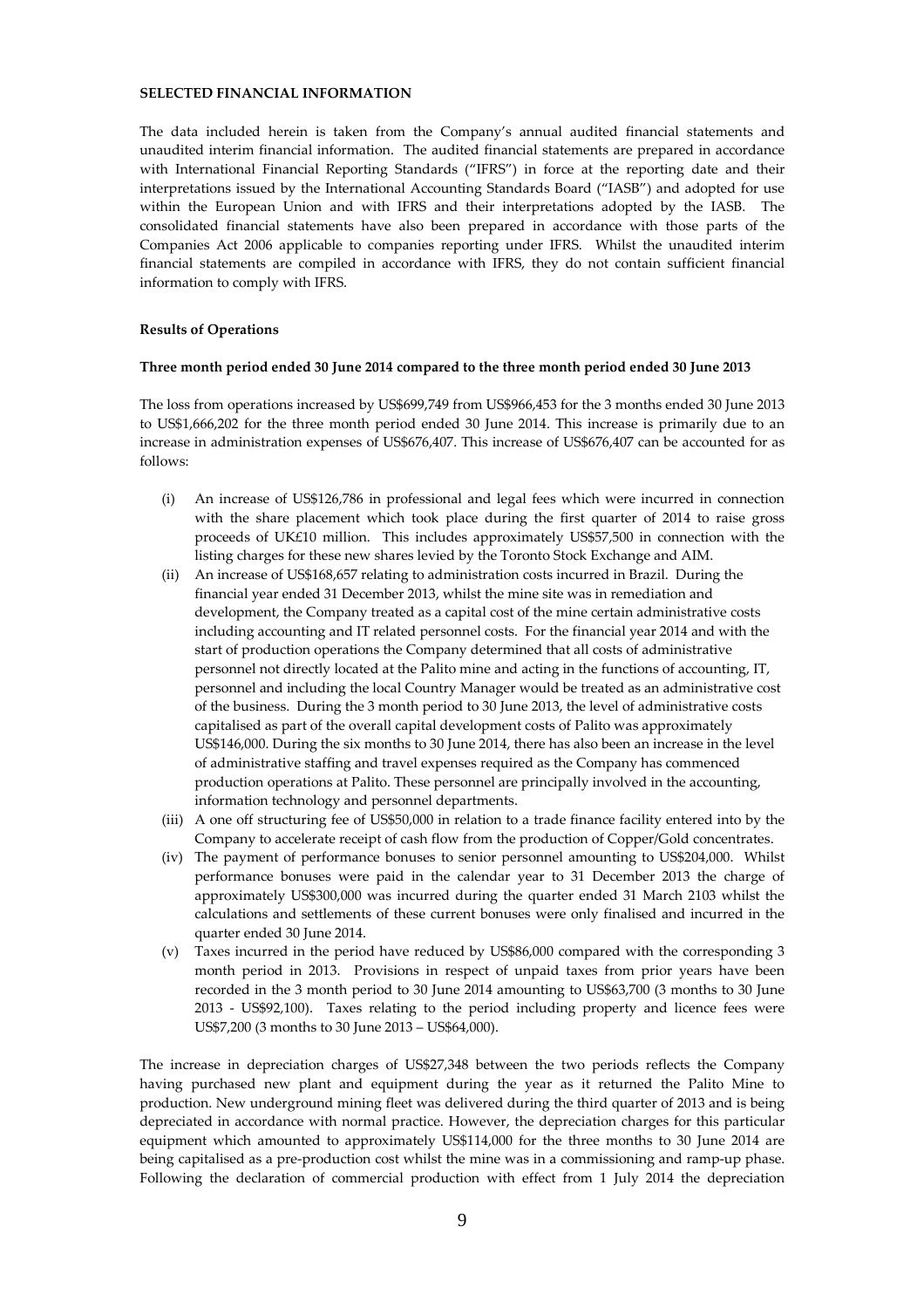charges in respect of this mining fleet will be expensed through the Income Statement. Depreciation charges in respect of all other assets are already being expensed through the Income Statement.

Share based payments decreased from US\$47,846 for the three month period ended 30 June 2013 to US\$43,840 for the three month period ended 30 June 2014. The deemed value assigned to these share options is amortised over the expected option life and is calculated using the Black Scholes model. The charge for the three months to 30 June 2014 is in respect of options granted between 1 April 2011 and 30 June 2014.

The Company recorded a foreign exchange gain of US\$18,794 in the 3 month period to 30 June 2014 which compares with a foreign exchange gain of US\$23,400 recorded for the 3 months ended 30 June 2013. These foreign exchange gains and losses primarily occurred in respect of the cash holdings of the Company in currencies other than US Dollars as at the period end and do not necessarily reflect actual realised profits or losses. The Company holds funds in certain currencies in anticipation of future expenditures that are anticipated to be settled in those currencies.

Net interest charges for the 3 month period to 30 June 2014 were US\$21,329 compared with US\$14,462 for the same period of 2013. An analysis of the composition of these charges is set out in the table below:

|                                            | Ouarter ended<br>30 June 2014<br>US\$ | Ouarter ended<br>30 June 2013<br>US\$ |
|--------------------------------------------|---------------------------------------|---------------------------------------|
| Interest expense on convertible loan stock | 21,227                                | 15,653                                |
| Re-classification of prior quarter charges | (25,000)                              |                                       |
| Other interest and finance expenses        | 29,575                                | 5,100                                 |
|                                            | 25,802                                | 20,753                                |
| Interest income                            | (4, 473)                              | (6,291)                               |
|                                            | 21,329                                | 14,462                                |

#### **Six month period ended 30 June 2014 compared to the six month period ended 30 June 2013**

The loss from operations increased by US\$703,032 from a loss of US\$2,030,719 for the six months to 30 June 2013 to US\$2,733,751 for the six month period to 30 June 2014. The primary reason for this increase is due to an increase in administration costs from US\$1,714,386 for the six months ended 30 June 2013 to US\$2,394,018 for the six months ended 30 June 2014. The increase of US\$679,632 can be accounted for as follows:

- (i) An increase of US\$284,040 in professional and legal fees reflecting, in the large part, costs incurred in connection with the share placement which took place during the first quarter of 2014 to raise gross proceeds of UK£10 million. This includes approximately US\$57,500 representing the listing charges for these new shares levied by the Toronto Stock Exchange and AIM.
- (ii) An increase of US\$306,869 relating to administration costs incurred in Brazil. During the financial year ended 31 December 2013, whilst the mine site was in remediation and development, the Company treated as a capital cost of the mine certain administrative costs including accounting and IT related personnel costs. For the financial year 2014 and with the start of production operations the Company determined that all costs of administrative personnel not directly located at the Palito mine and acting in the functions of accounting, IT, personnel and including the local Country Manager would be treated as an administrative cost of the business. During the six month period to 30 June 2103, the level of administrative costs capitalised as part of the overall capital development costs of Palito was approximately US\$277,000. During the six months to 30 June 2014, there has also been an increase in the level of administrative staffing and travel expenses required as the Company has commenced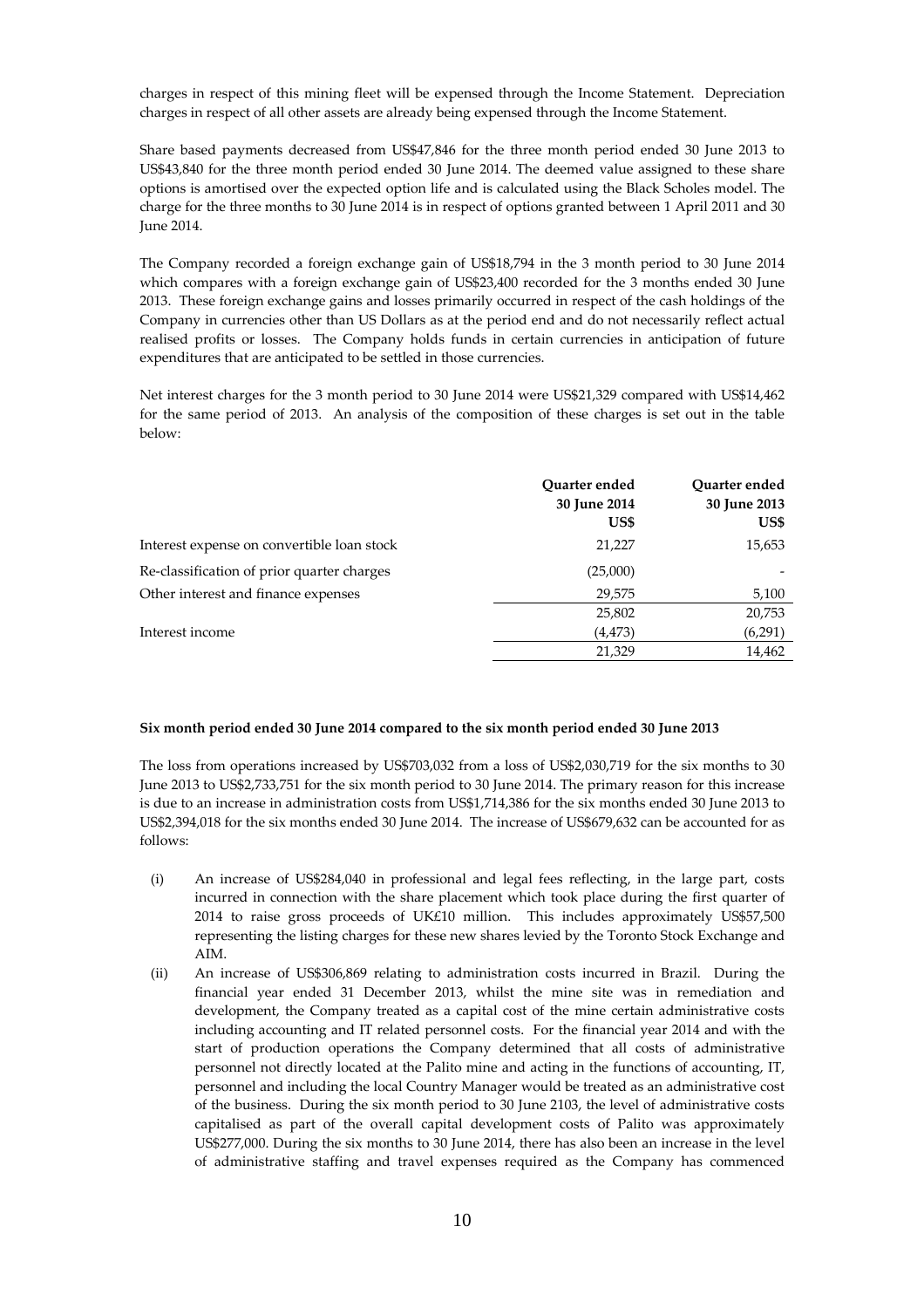production operations at Palito. These personnel are principally involved in the accounting, information technology and personnel departments.

- (iii) Bank fees and advancement charges increased by US\$86,344 for the six month period to 30 June 2014 in comparison to the same period in 2013. This includes a one off structuring fee of US\$50,000 in relation to a trade finance facility entered into by the Company to accelerate receipt of cash flow from the production of Copper/Gold concentrates.
- (iv) Taxes incurred in the period have reduced by US\$75,000 compared with the corresponding six month period in 2013. Provisions in respect of unpaid taxes from prior years have been recorded in the six month period to 30 June 2014 amounting to US\$72,700 (six months to 30 June 2013 - US\$100,200). Taxes relating to the period including property and licence fees were US\$35,000 (six months to 30 June 2013 – US\$82,000).

The increase in depreciation charges of US\$45,664 between the two periods reflects the Company having purchased new plant and equipment during the year as it returned the Palito Mine to production. New underground mining fleet was delivered during the third quarter of 2013 and is being depreciated in accordance with normal practice. It should be noted that the depreciation charges for this particular equipment which amounted to approximately US\$228,000 for the six months to 30 June 2014 are being capitalised as a pre-production cost whist the mine remained in a commissioning and rampup phase. Following the declaration of commercial production with effect from 1 July 2014 the depreciation charges in respect of this mining fleet will in future be expensed through the Income Statement. Depreciation charges in respect of all other assets are already being expensed through the Income Statement.

Share based payments decreased from US\$95,692 for the six month period ended 30 June 2013 to US\$73,427 for the six month period ended 30 June 2014. The deemed value assigned to these share options is amortised over the expected option life and is calculated using the Black Scholes model. The charge for the six months to 30 June 2014 is in respect of options granted between 1 January 2011 and 30 June 2014.

The Company has incurred an expense in the six month period ended 30 June 2014 of US\$230,702 in respect of bonus payments made to senior management personnel in respect of the preceding financial year's performance which is a decrease US\$95,810 in comparison to the payment of US\$326,512 made during the same period of 2013.

The Company recorded a foreign exchange gain of US\$8,876 in the six month period to 30 June 2014 which compares with a foreign exchange loss of US\$231,818 recorded for the six months ended 30 June 2013. These foreign exchange losses primarily incurred in respect of the cash holdings of the Company in currencies other than US Dollars as at the period end and do not necessarily reflect actual realised profits or losses. The Company holds funds in certain currencies in anticipation of future expenditures that are anticipated to be settled in those currencies.

Net interest charges for the six month period to 30 June 2014 were US\$201,483 compared with US\$54,204 for the first six months of 2013. An analysis of the composition of these charges is set out in the table below:

|                                            | Quarter ended | Quarter ended |
|--------------------------------------------|---------------|---------------|
|                                            | 30 June 2014  | 30 June 2013  |
|                                            | US\$          | US\$          |
| Interest on short term loan                | 154,744       | 26,630        |
| Interest expense on convertible loan stock | 41,473        | 31,292        |
| Other interest and finance expenses        | 9,739         | 5,330         |
|                                            | 205,956       | 63,252        |
| Interest income                            | (4, 473)      | (9,048)       |
|                                            | 201,483       | 54,204        |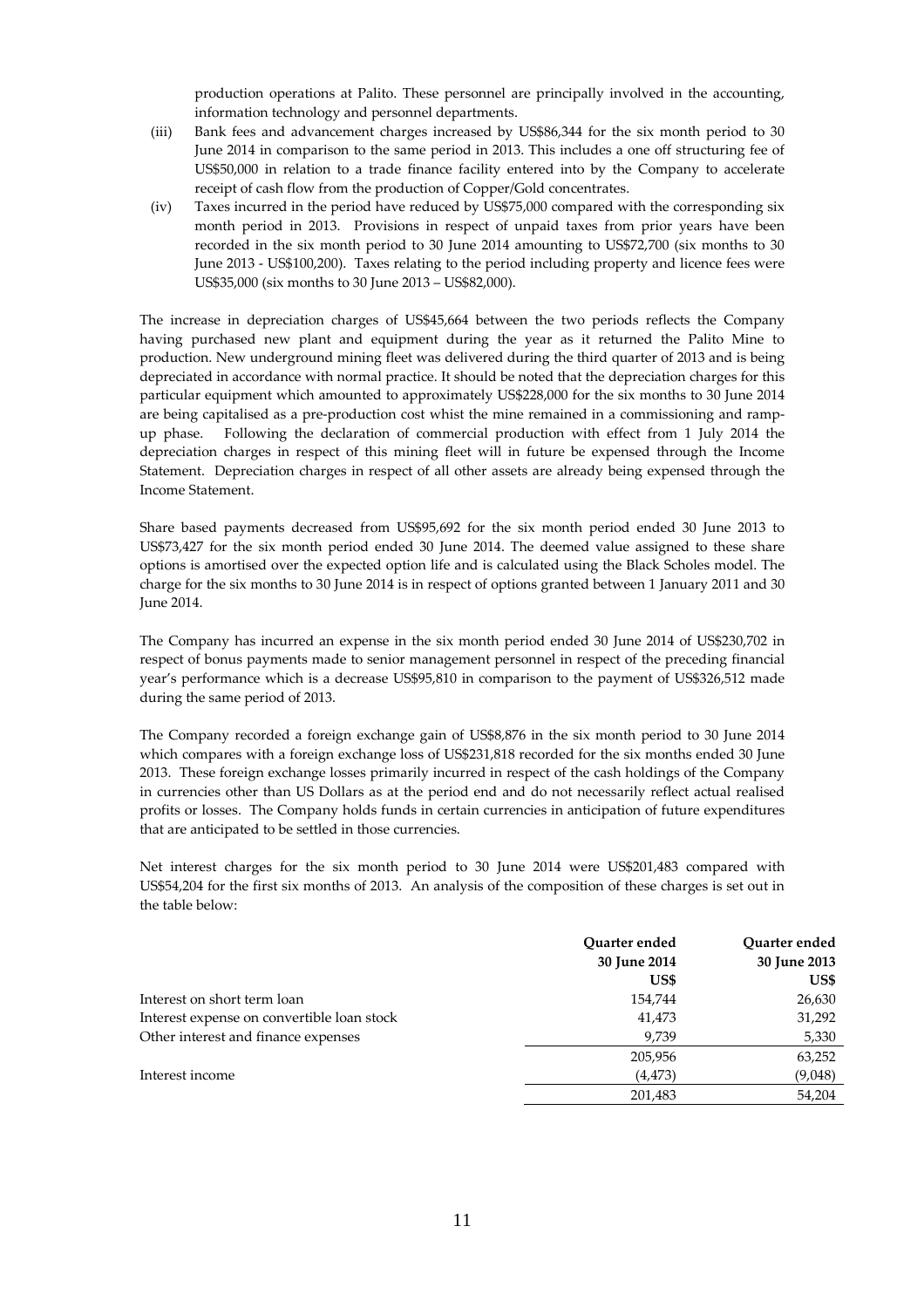# **Summary of quarterly results**

|                                             | Ouarter ended  | Quarter ended  | Quarter ended  | Ouarter ended  |
|---------------------------------------------|----------------|----------------|----------------|----------------|
|                                             | 30 June        | 31 March       | 31 December    | 30 September   |
|                                             | 2014           | 2014           | 2013           | 2013           |
|                                             | US\$           | US\$           | US\$           | US\$           |
| Revenues                                    |                |                |                |                |
| Operating expenses                          |                |                |                |                |
| Gross loss                                  |                |                |                |                |
| Administration expenses                     | (1,389,209)    | (911, 979)     | (872, 677)     | (816, 887)     |
| Provision for indirect taxes                | (92, 831)      |                | (213, 220)     | (263, 250)     |
| Option costs                                | (43, 840)      | (29, 587)      | (161, 226)     | (47, 846)      |
| Write-off of past exploration expenditures  |                |                | (1,007,233)    |                |
| Depreciation of plant and equipment         | (140, 322)     | (125, 983)     | (186,000)      | (127, 850)     |
| Operating loss                              | (1,666,202)    | (1,067,549)    | (2,440,356)    | (1, 255, 833)  |
| Exchange                                    | 18,794         | (9,918)        | (36, 618)      | 98,078         |
| Net finance costs                           | (21, 329)      | (180, 154)     | (268, 589)     | (44, 174)      |
| Loss before taxation                        | (1,668,737)    | (1, 257, 621)  | (2,745,563)    | (1,201,929)    |
| Loss per ordinary share (basic and diluted) | $(0.25)$ cents | $(0.24)$ cents | $(0.60)$ cents | $(0.27)$ cents |
| Deferred exploration costs                  | 26,508,924     | 25,607,411     | 24,659,003     | 25,950,041     |
| Property, plant and equipment               | 43,412,368     | 38,549,235     | 36,008,318     | 36,603,692     |
| Total current assets                        | 18,040,230     | 19,954,894     | 9,020,774      | 10,134,384     |
| Total assets                                | 87,961,522     | 84,111,540     | 69,688,095     | 72,688,117     |
| <b>Total liabilities</b>                    | 10,614,015     | 6,936,353      | 9,653,388      | 7,504,716      |
| Shareholders' equity                        | 77,347,507     | 77,175,187     | 60,034,707     | 65,183,401     |

|                                             | Ouarter ended  | Ouarter ended  | Quarter ended  | Quarter ended  |
|---------------------------------------------|----------------|----------------|----------------|----------------|
|                                             | 30 June        | 31 March       | 31 December    | 30 September   |
|                                             | 2013           | 2013           | 2012           | 2012           |
|                                             | US\$           | US\$           | US\$           | US\$           |
| Revenues                                    |                |                |                |                |
| Operating expenses                          |                |                | (296, 017)     |                |
| Gross loss                                  |                |                | (296, 017)     |                |
| Administration expenses                     | (655, 607)     | (908, 753)     | (679, 272)     | (450, 047)     |
| Provision for indirect taxes                | (150, 026)     |                |                |                |
| Option costs                                | (47, 846)      |                | (33, 244)      | (33, 244)      |
| Write-off of past exploration expenditures  |                | (47, 846)      | (267, 703)     |                |
| Gain on asset disposals                     |                |                | 9,857          |                |
| Depreciation of plant and equipment         | (112, 974)     | (107, 667)     | (83, 110)      | (223, 150)     |
| Operating loss                              | (966, 453)     | (1,064,266)    | (1,349,489)    | (706, 441)     |
| Exchange                                    | 23,400         | (255, 218)     | (4,380)        | 9,434          |
| Net finance costs                           | (14, 462)      | (39, 742)      | (498, 343)     | (18, 541)      |
| Loss before taxation                        | (957, 515)     | (1,359,226)    | (1,852,212)    | (715, 548)     |
| Loss per ordinary share (basic and diluted) | $(0.27)$ cents | $(0.43)$ cents | $(2.03)$ cents | $(0.78)$ cents |
| Deferred exploration costs                  | 16,375,076     | 17,696,480     | 17,360,805     | 18,249,489     |
| Property, plant and equipment               | 30,228,704     | 29,187,365     | 26,848,991     | 25,514,742     |
| Total current assets                        | 17,758,039     | 21,881,077     | 3,993,428      | 2,054,299      |
| Total assets                                | 64,361,819     | 68,764,922     | 48,203,224     | 45,818,530     |
| <b>Total liabilities</b>                    | 5,432,817      | 4,857,524      | 8,942,223      | 4,358,930      |
| Shareholders' equity                        | 58,929,002     | 63,907,398     | 39,261,001     | 41,459,600     |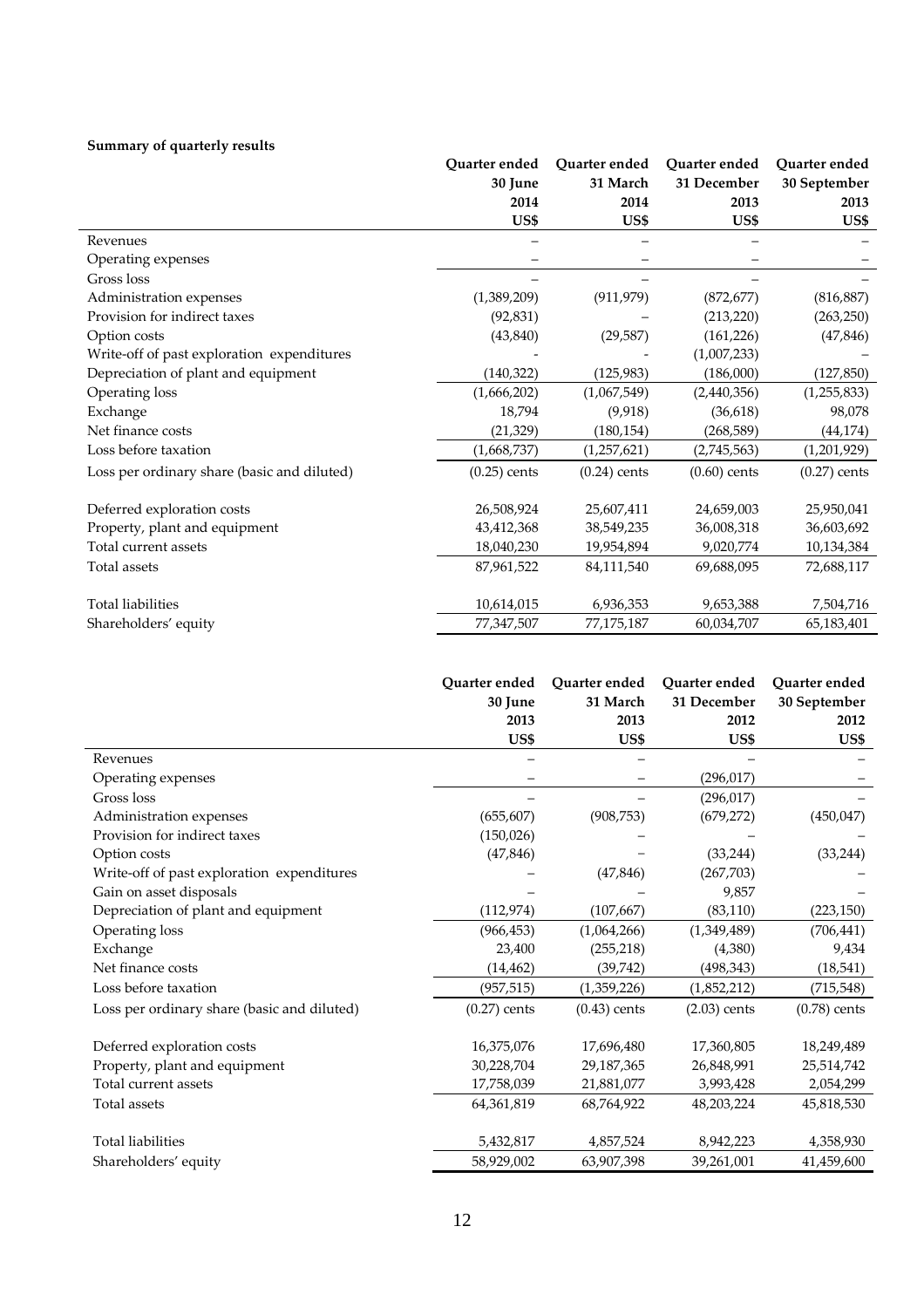### **Liquidity and Capital Resources**

On 3 March 2014, the Company completed a placing of 200 million units at a price of UK£0.05 per unit raising gross proceeds of UK£10 million. The share placement was pursuant to a conditional subscription agreement entered into on 20 December 2013 between the Company and Fratelli Investments Limited ("Fratelli") to subscribe for a minimum of 125 million units and a maximum of 162.5 million units to finance initial development and underground drilling at the Sao Chico project and to provide further working capital to the business during the start-up phase of gold production at Palito. The final form of the investment by Fratelli comprised of (a) a subscription for 125 million units at the Subscription Price of 5 pence per unit; and (b) a further subscription for 27.5 million units at a subscription price of 5 pence per unit. The company procured third party investment not deemed to be acting in concert with Fratelli for 47.5 million units.

Each unit comprises one new ordinary share and one half of a warrant. Each whole warrant entitles the holder to subscribe for one new ordinary share at a price of 6p for a period of two years from the date of issue.

Following completion of the share placement the Company repaid a short-term loan facility of US\$7.5 million plus accrued interest that had been provided to the Company by Fratelli. At the time of repayment a total of US\$5.5 million had been advanced under the loan facility. Interest due under the facility was US\$104,877 as at the date of the repayment of the loan facility.

On 20 December 2013, the Company entered into a secured loan agreement for a total facility of US\$7.5 million with Fratelli Investments Limited ("Fratelli") and at the same time entered into a conditional subscription agreement with Fratelli for the placement of up to 162.5 million units as part of a placement of up to 200 million units to raise up to UK£10 million. As at 31 December 2013, the Company had drawn down US\$2.75 million of the US\$7.5 million facility. Under the Loan Agreement Fratelli agreed to provide up to US\$7.5 million, to be drawn down in three instalments commencing from the date of the agreement, to provide working capital to the Company and the Group during the start-up phase of gold production at Palito and to finance the initial development at the Sao Chico gold project. The loan was to be repaid by the earlier of 30 April 2014 and the date falling seven days after the funds due from Fratelli under the conditional subscription were received and carried interest at a rate of 12% per annum and an arrangement fee of 3% of the facility amount. The loan was secured against (i) the entire share capital of Serabi Mining Limited, a subsidiary of Serabi Gold plc, and the 99.99% shareholder of Serabi Mineraçăo SA, which is the licence holder for the Palito Mine and (ii) the entire share capital of Kenai Resource Ltd a subsidiary of Serabi Gold plc and the 100 per cent shareholder of Gold Aura do Brasil Mineraçăo Ltda, which is the licence holder for the Sao Chico project. In addition the Company also made a charge in favour of Fratelli over all current and future sums owed by Serabi Mineraçăo SA to Serabi Gold plc. Following completion of the share placing on 3 March 2014, all amounts borrowed by the Company under the loan facility plus accrued interest were repaid to Fratelli and all security released.

On 30 June 2014 the Company's net assets amounted to US\$77.35 million which compares to US\$60.03 million as reported at 31 December 2013. This increase reflects the issue of new shares competed in March 2014 which raised gross proceeds of UK£10.0 million (US\$16.65 million).

Non-current assets totalling US\$69.9 million at 30 June 2014 (31 December 2013: US\$60.7 million), are comprised of property, plant and equipment, which as at 30 June 2014 totalled US\$43.4 million (31 December 2013: US\$36.0 million ), and includes US\$21.9 million (US\$20.7 million as of 31 December 2013) attributable to the Palito Mine Property and US\$15.2 million (US\$10.8 million as of 31 December 2013) representing the current expenditure on Projects in Construction incurred on the rehabilitation programme. Deferred exploration costs as at 30 June 2014 totalled US\$26.5 million (31 December 2013: US\$24.7 million) of which US\$15.7 million relates to past exploration expenditures around the Palito Mine and the wider Jardim Do Ouro project area (US\$14.9 million as at 31 December 2013) and US\$10.85 million (31 December 2013: US\$9.8 million) relates to the past exploration costs relating to the Sao Chico gold project.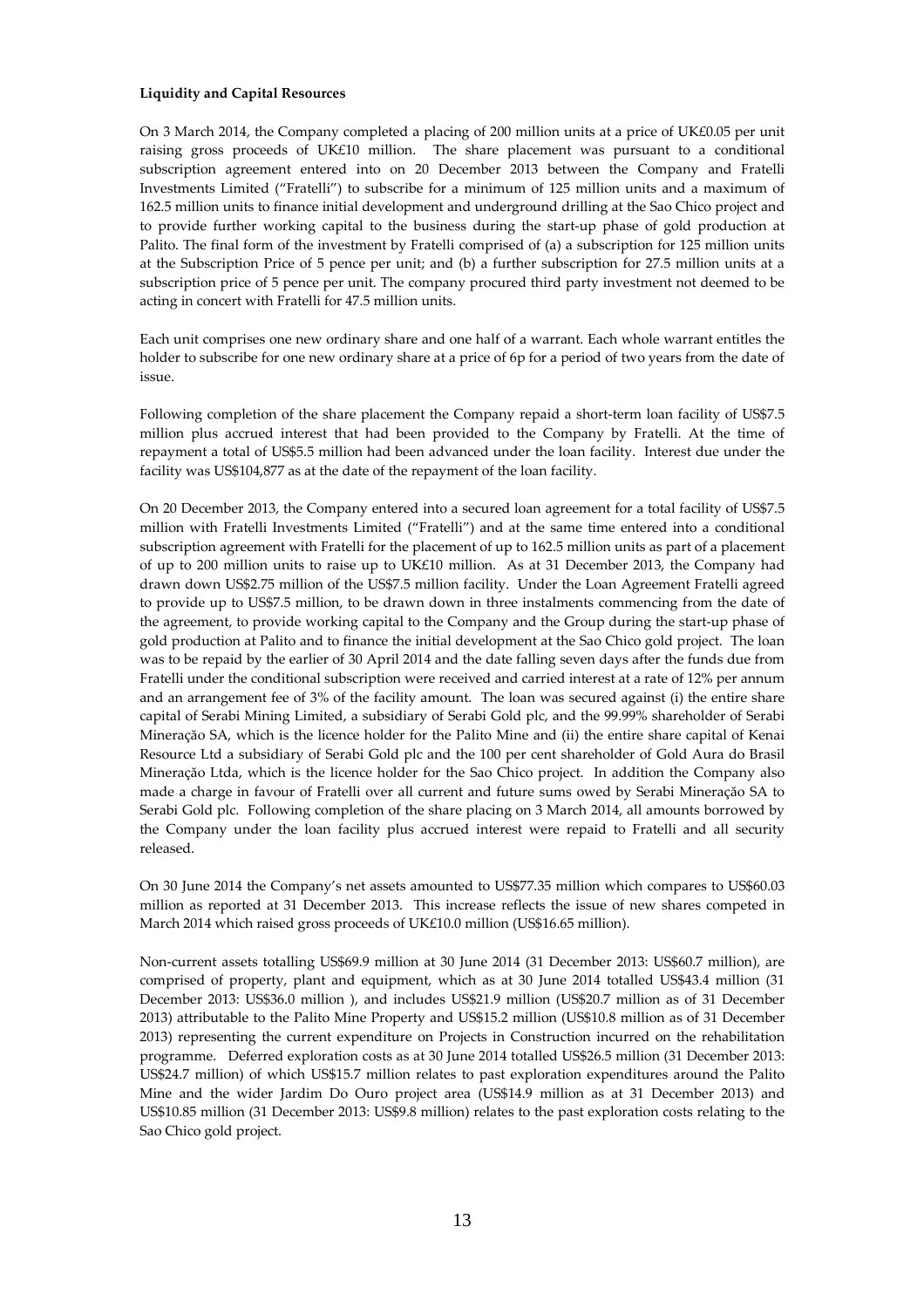| 2013<br>US\$<br>US\$<br><b>Current assets</b><br>Cash at bank and in hand<br>5,920,963<br>3,789,263<br>Inventories<br>$\mathbf{i}$<br>4,482,101<br>3,890,880 | US\$<br>2,131,700<br>591,221<br>1,093,628 |
|--------------------------------------------------------------------------------------------------------------------------------------------------------------|-------------------------------------------|
|                                                                                                                                                              |                                           |
|                                                                                                                                                              |                                           |
|                                                                                                                                                              |                                           |
|                                                                                                                                                              |                                           |
|                                                                                                                                                              |                                           |
| $\ddot{\rm ii}$<br>2,358,282<br>Prepayments<br>1,264,654                                                                                                     |                                           |
| iii<br>Trade and other receivables<br>75,977<br>5,278,884                                                                                                    | 5,202,907                                 |
| <b>Total current assets</b><br>18,040,230<br>9,020,774                                                                                                       | 9,019,456                                 |
|                                                                                                                                                              |                                           |
| Total current liabilities                                                                                                                                    |                                           |
| Trade and other payables<br>3,675,731<br>iv<br>2,871,546                                                                                                     | 804,185                                   |
| Interest bearing liabilities<br>4,241,523<br>3,790,363<br>$\overline{\mathbf{V}}$                                                                            | 451,160                                   |
| Accruals<br>137,739<br>266,924                                                                                                                               | (129,185)                                 |
| <b>Total current liabilities</b><br>6,928,833<br>8,054,993                                                                                                   | 1,126,160                                 |
| $\pmb{r}$                                                                                                                                                    |                                           |
| Working capital<br>9,985,237<br>2,091,941                                                                                                                    | 7,893,296                                 |
|                                                                                                                                                              |                                           |
| Non-current liabilities                                                                                                                                      |                                           |
| Interest bearing liabilities<br>527,168<br>833,560<br>$\mathbf{V}$                                                                                           | (306, 392)                                |
| Provisions<br>1,574,875<br>1,480,665<br>vi                                                                                                                   | 94,210                                    |
| Trade and other payables<br>410,330<br>456,979                                                                                                               | 46,649                                    |
| Total non-current liabilities<br>2,559,022<br>2,724,555                                                                                                      | 165,533                                   |

The Company had a working capital position of US\$9,958,237 at 30 June 2014 compared to US\$2,091,941 at 31 December 2013 as per the table below:

The increase in the cash balances of US\$2,131,700 results from the placing of new shares which was completed on 3 March 2014 raising gross proceeds of UK£10 million. Part of these funds were applied to the repayment of a short term shareholder loan of US\$5.5 million (excluding interest) of which US\$2.75 million was included in working capital at 31 December 2013. Further funds have been used to meet the on-going capital development and working capital expenditures of Palito and the initial development activity for the Sao Chico project.

Whilst the Company has started to generate revenues from the sale of copper/gold concentrate that is produced from the floatation process at the Palito mine, it can only recognise these revenues in accordance with IFRS at such time as the ownership transfers to the Buyer. This is generally considered to be the date on which the copper/gold concentrate leaves Brazil on its way to the Company's designated refinery. In accordance with normal industry practice initial payments from the refinery only occur after specified contractual periods following the arrival of the material with the refinery. As at 30 June 2014 the company had produced 507 wet metric tonnes of copper/gold concentrate of which revenue has been recognised for 400 tonnes which were either en route to or had already been delivered to the refinery. Revenue accrued in respect of these sales was US\$5.2 million all of which was outstanding as at 30 June 2014.

To minimise the effect of these settlement delays on the working capital of the Company, it has agreed a facility with a precious metals trading group whereby the Company can secure an advance payment for the copper/gold concentrate that has left Brazil secured against the debt due from the refinery. As at 30 June the amount advanced under this facility was US\$3,188,179.

The increase in the Company's cash at bank position together with the amounts due for sales of copper/gold concentrate is the principal reason for the improvement in the working capital position of the company. Some of the other items which have had an impact on the Companies working capital position include the following.

(i) The levels of inventories have increased by US\$0.6 million compared with 31 December 2013. Inventories of consumables (fuel, spare parts, chemicals, explosives etc.) at 30 June 2014 being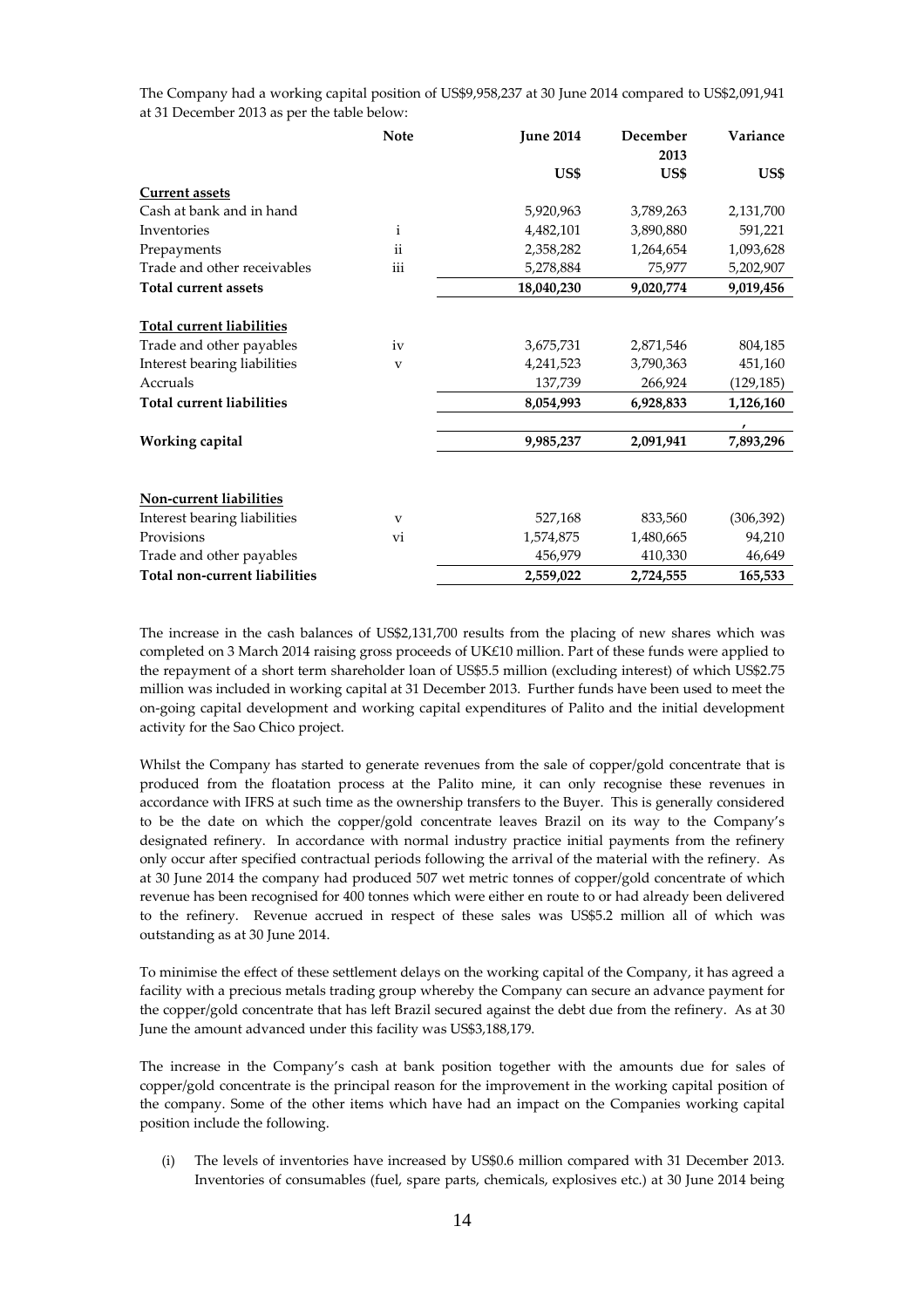US\$1.12 million have increased by US\$0.23 million compared the holdings at 31 December 2013 which had a value of US\$0.89 million. The Company acquires stocks of certain materials including reagents and explosives and other consumables in quantities that are sufficient for up to 3 to 4 months consumption requirements to minimise freight and other logistics costs and improve pricing. Accordingly stock levels at any time will reflect variations potentially caused by the timing of delivery of items into inventory. In addition the Company is in the final stages of completing the remediation of the CIP plant and has been acquiring reagents and consumables in preparation for the commissioning and operation of this additional process circuit.

Inventories of work in progress comprising mined ore, material in the course of processing or product stocks awaiting sale, have increased by US\$0.4 million between 31 December 2013 and 30 June 2014. At 31 December 2013, the Company valued the stockpile of ore that had been established on surface in preparation for processing at US\$3.0 million. Whilst this stockpile has been depleted during the six months to 30 June 2014, from approximately 25,000 tonnes at 31 December 2013 to approximately 13,000 tonnes, at the same time the Company had on hand at 30 June 2014 an inventory of approximately 107 wet metric tonnes of copper/gold concentrate either at Palito or en-route to the port of Belem from where this material is shipped to a refinery in Europe. The valuation of US\$1.63 million ascribed to this finished goods inventory accounts for most of the increase in inventory value at 30 June 2014, whilst the value of the ore stockpile has reduced by US\$1.27 million over the same period.

- (ii) The level of prepayments has increased by US1.09 million from US\$1.26 million at 31 December 2013 to US\$2.36 million at 30 June 2014. The prepayments represent:
	- a. Prepaid taxes in Brazil amounting to US1.62 million, (31 December 2013: US\$1.10 million), of which the majority is federal and state sales taxes which the Company expects to recover either through off-set against other federal tax liabilities or through recovery directly. The amount recoverable has increased by approximately US\$0.52 million in comparison to the prior year due to an increase in the level of social taxes the Company has prepaid at 30 June 2014.
	- b. Supplier down-payments reflecting the timing and level of development and construction activity currently being undertaken for the opening of the Palito Mine. The Company has made advances to suppliers in respect of goods purchased (including down payment on new machinery) or items being fabricated of US\$653,104 (31 December 2013 : US\$228,000).
- (iii) Receivables of US\$5.3 million as at 30 June 2014 have increased by US\$5.2 million compared to the balance of US\$76,000 at 31 December 2013. As noted already this is attributable to the amounts owed of US\$5.2 million in respect of revenue due on shipments of copper/gold concentrate that have departed from Brazil during the first six months of 2014.
- (iv) Trade and other payables amounting to US\$3,675,731 at 30 June 2014 compare with an amount owed by the Company of US\$2,871,546 at 31 December 2013, an increase of US\$804,185. The items comprising this total balance are:
	- a. Trade Creditors have increased by US\$886,276 in comparison to 31 December 2013 which is partly due to the increase in activity and operating equipment being utilised for mine development as well as the actual timing of settlement payments to trade creditors;
	- b. The standard wage accrual and social welfare accrual have decreased by US\$79,931 from 31 December 2013 to 30 June 2014. This decrease results from the settlement during the first quarter of 2014 for a liability for the thirteenth salary which Brazilian employees are entitled to receive. The cost is accrued during the year and final settlement and taxes are paid in December and January;
- (v) Interest bearing liabilities due within one year increased by US\$451,160. During the period the Company settled a short term shareholder loan of which US\$2.75 million was outstanding at 31 December 2013. The loan including all accrued interest was repaid in March 2014.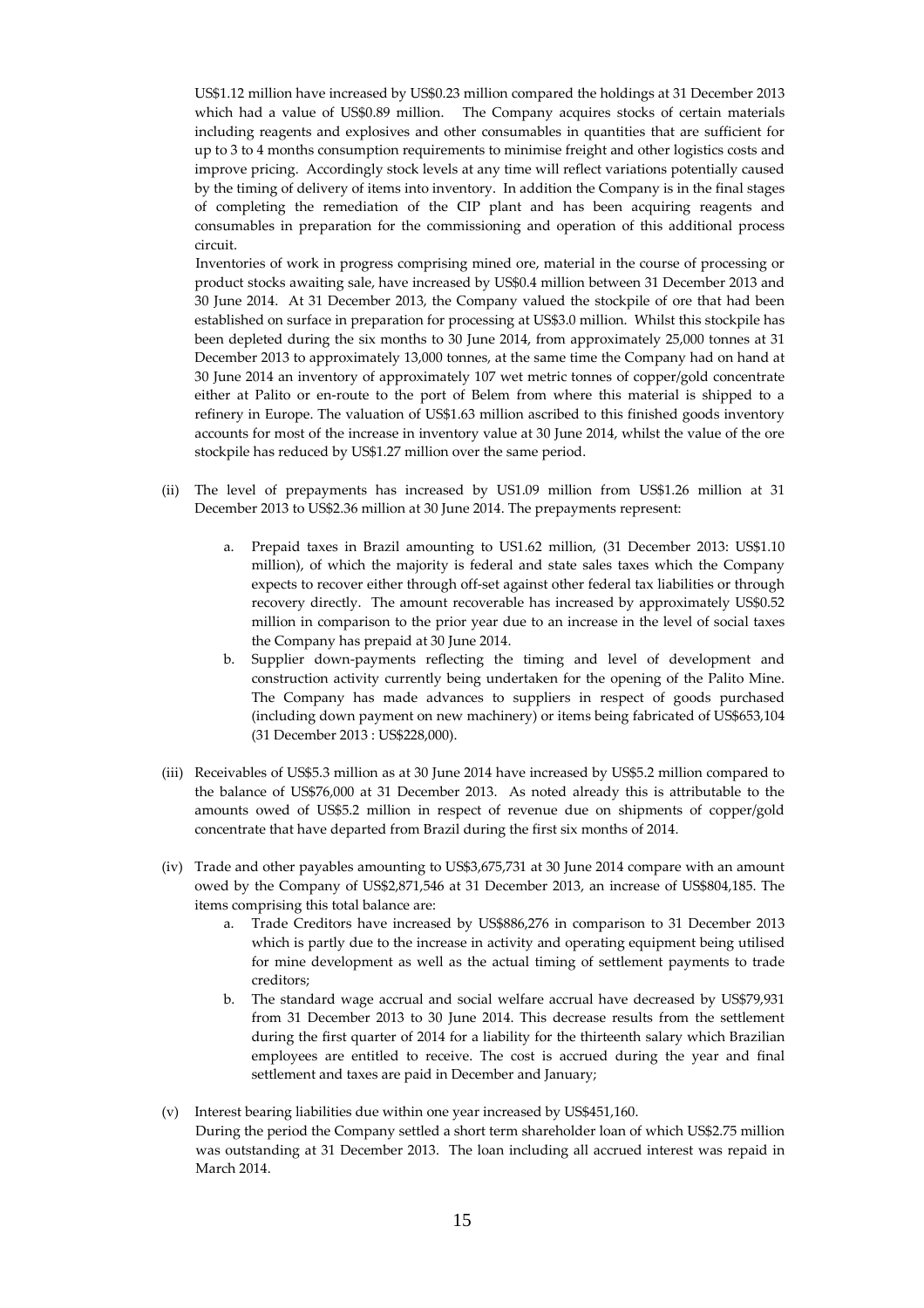It has received advances of US\$3.19 million against revenue accrued for the sale of copper/gold concentrate production through a facility with a precious metals trading group.

The Company acquired certain assets during 2013 under finance leases. At 30 June 2014 the Company had liabilities under these financial leases of US\$557,617 due within one year (31 December 2013: US\$600,280), and a further US\$527,168 due in more than one year. The leases are for a term of three years and carry interest at a rate of 6.45% per annum.

Also included within interest bearing liabilities is US\$494,728 including accrued interest (December 2013: US\$440,083) attributable to £300,000 of convertible loan stock which has a repayment date of 31 October 2014 subject to the right of the holder at any time, on one or more occasions, on or before the repayment date, to convert any of the outstanding amounts owed by the Company to Ordinary Shares at a price of 15 pence per Ordinary Share.

(vi) Non-current liabilities include the amount of US\$1,574,875 (December 2013: US\$1,480,665) in respect of provisions including US\$1,214,000 (December 2013: US\$1,141,000) for the cost of remediation of the current Palito Mine site at the conclusion of operational activity. The increase in the liability of US\$73,000 is due to a movement in the exchange rate. The Company undertook a review of the underlying cost assumptions during 2013.

The Company does not have any asset backed commercial paper investments. As the Company has during 2014 generated only limited revenue and has in recent years primarily supported its activities by the issue of further equity, the working capital position at any time reflects the timing of the most recent share placement completed by the Company.

On 3 March 2014, the Company completed a further placing of shares and share purchase warrants that raised gross proceeds of UK£10.0 million. These funds are to be used to provide working capital to the business during the start-up phase of the Palito operations and the next stage of development of the Sao Chico project. Commissioning of the process plant at Palito started on 13 December 2013 and the production rates have been increasing since that date. The final major stage of the remediation process will be the rehabilitation of the Carbon-In-Pulp circuit. The Company plans to start commissioning of this gold recovery process circuit during August 2014.

From the time that production operations commence at planned rates, management anticipates that the Company will have sufficient cash flow to be able to meet all its obligations as and when they fall due and to, at least in part, finance the exploration and development activities that it would like to undertake on its other exploration projects.

There are, however, risks associated with the commencement of any new mining and processing operation whereby unforeseen technical and logistical events result in additional time being required for commissioning or additional costs needing to be incurred, giving rise to the possibility that additional working capital may be required to fund these delays or additional capital requirements. Should additional working capital be required the Directors consider that further sources of finance could be secured within the required timescale.

#### **Contractual commitments**

The Company has operating leases in respect of office premises in London, England and Belo Horizonte and Belem in Brazil.

The Company holds certain exploration prospects which require it to make certain payments under rental or purchase arrangements allowing the Company to retain the right to access and undertake exploration on these properties. Failure to meet these obligations could result in forfeiture of any affected prospects. Management estimates that the cost over the next twelve months of fulfilling the current contracted commitments on all the properties in which the Group has an interest will be US\$180,000.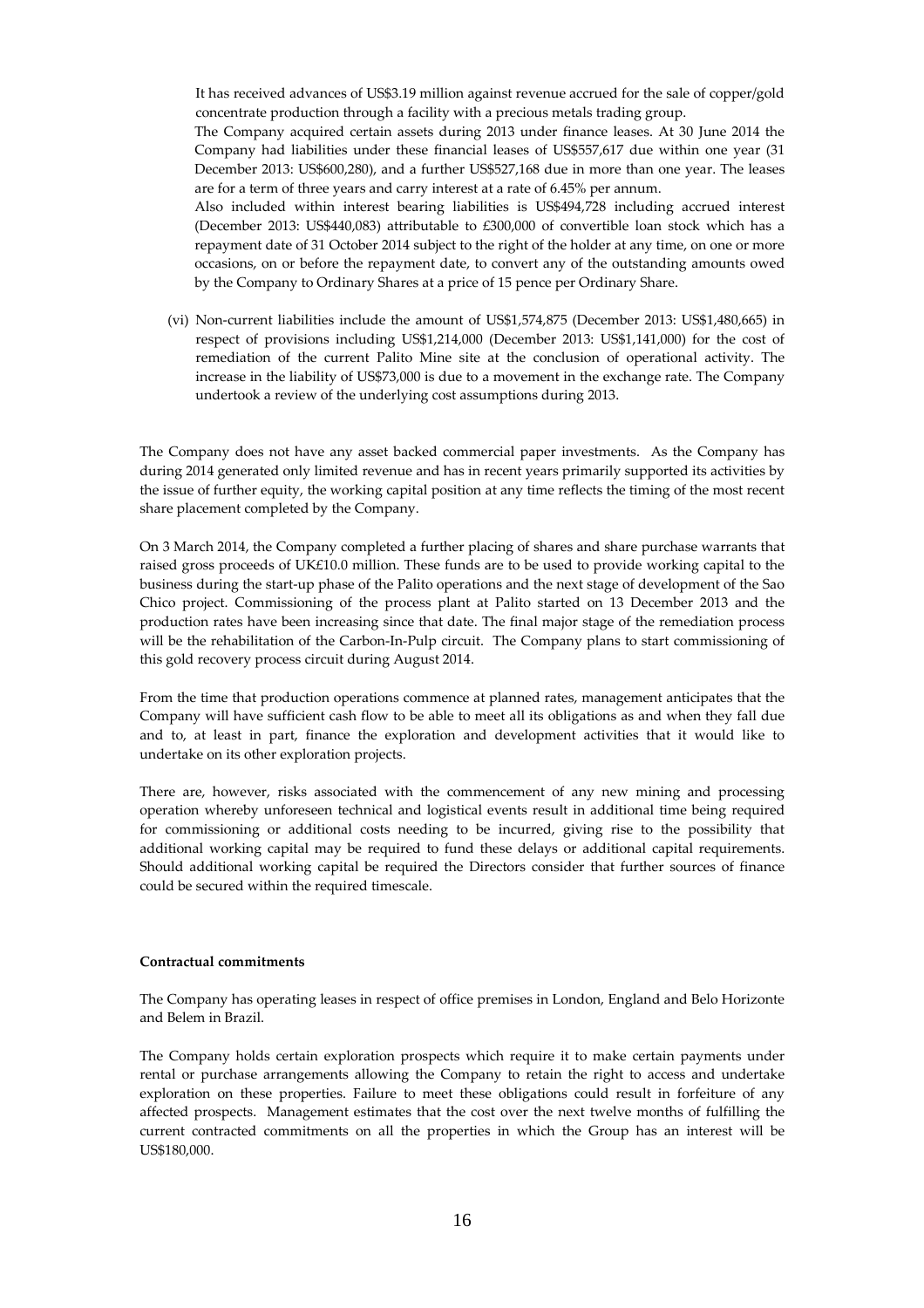On 9 November 2009 (as further detailed in note 16 of the Company's 2013 annual financial statements) the Company entered into a Convertible Loan Stock agreement with Greenwood Investments Limited ("Greenwood") whereby Greenwood made available to the Company a loan of UK£300,000 repayable on 31 October 2014. The convertible loan stock and accrued interest may at any time be converted into ordinary shares at a conversion price of 15 pence per share. Interest accrues at the rate of 1 per cent per annum and is compounded. In January 2012 Greenwood assigned its interest in the Convertible Loan Stock to Anker Holding AG. Anker Holding AG is beneficially owned by the spouse of Mr. Christopher Kingsman, who between 15 December 2011 and 23 December 2013 served as a non-executive director of the Company. Mr Kingsman is a director of Anker Holding AG.

|                               |           |           | Payments due by period |           |         |
|-------------------------------|-----------|-----------|------------------------|-----------|---------|
| Contractual obligations       | Total     | Less than | 1-3 years              | 4-5 years | After 5 |
|                               |           | 1 year    |                        |           | years   |
|                               | S         |           | S                      | \$        | -56     |
| Long term debt                | 495,728   | 495,728   |                        |           |         |
| Capital lease obligations     | 1,332,285 | 632,617   | 699,668                |           |         |
| Operating leases              | 40,501    | 40,501    |                        |           |         |
| Purchase obligations          |           |           |                        |           |         |
| Other long term obligations   |           |           |                        |           |         |
| Total contractual obligations | 1,868,514 | 1,168,846 | 699,668                |           |         |

#### **Transactions with related parties of the Company**

On 20 December 2013, the Company entered into a secured loan agreement for a total facility of US\$7.5 million ("the 2013 Loan Agreement") with Fratelli Investments Limited ("Fratelli") to provide working capital to the Company and to enable the Company to commence initial development works at the Sao Chico project and at the same time entered into a conditional subscription agreement with Fratelli as part of an overall placement of shares and warrants to raise a minimum of UK£6.25 million and a maximum of UK£10.0 million. At that time Fratelli held a 40.5% interest in the issued share capital of the Company. Under the 2013 Loan Agreement Fratelli agreed to provide up to US\$7.5 million to be drawn down in three instalments commencing from the date of the agreement to provide working capital to the Company and the Group during the start-up phase of gold production at Palito and to finance the initial development at the Sao Chico project. The loan was to be repaid by the earlier of 30 April 2014 and the date falling seven days after the funds due from Fratelli under the conditional subscription were received and carried interest at a rate of 12% per annum and an arrangement fee of 3% of the facility amount. The loan was secured against (i) the entire share capital of Serabi Mining Limited, a subsidiary of Serabi Gold plc, and the 99.99% shareholder of Serabi Mineraçăo SA, which is the licence holder for the Palito Mine and (ii) the entire share capital of Kenai Resource Ltd a subsidiary of Serabi Gold plc and the 100 per cent shareholder of Gold Aura do Brasil Mineraçăo Ltda, which is the licence holder for the Sao Chico project. In addition the Company also made a charge in favour of Fratelli over all current and future sums owed by Serabi Mineraçăo SA to Serabi Gold plc. Following completion of the share placing on 3 March 2014, all amounts borrowed by the Company under the loan facility plus accrued interest were repaid to Fratelli and all security released.

On 3 March 2014, the Company completed a placing of 200 million units at a price of UK£0.05 per unit raising gross proceeds of UK£10 million. The share placement was pursuant to a conditional subscription agreement entered into on 20 December 2013 between the Company and Fratelli Investments Limited ("Fratelli") to subscribe for a minimum of 125 million units and a maximum of 162.5 million units to finance initial development and underground drilling at the Sao Chico project and to provide further working capital to the business during the start-up phase of gold production at Palito. The final form of the investment by Fratelli comprised of (a) a subscription for 125 million units at the Subscription Price of 5 pence per unit; and (b) a further subscription for 27.5 million units at a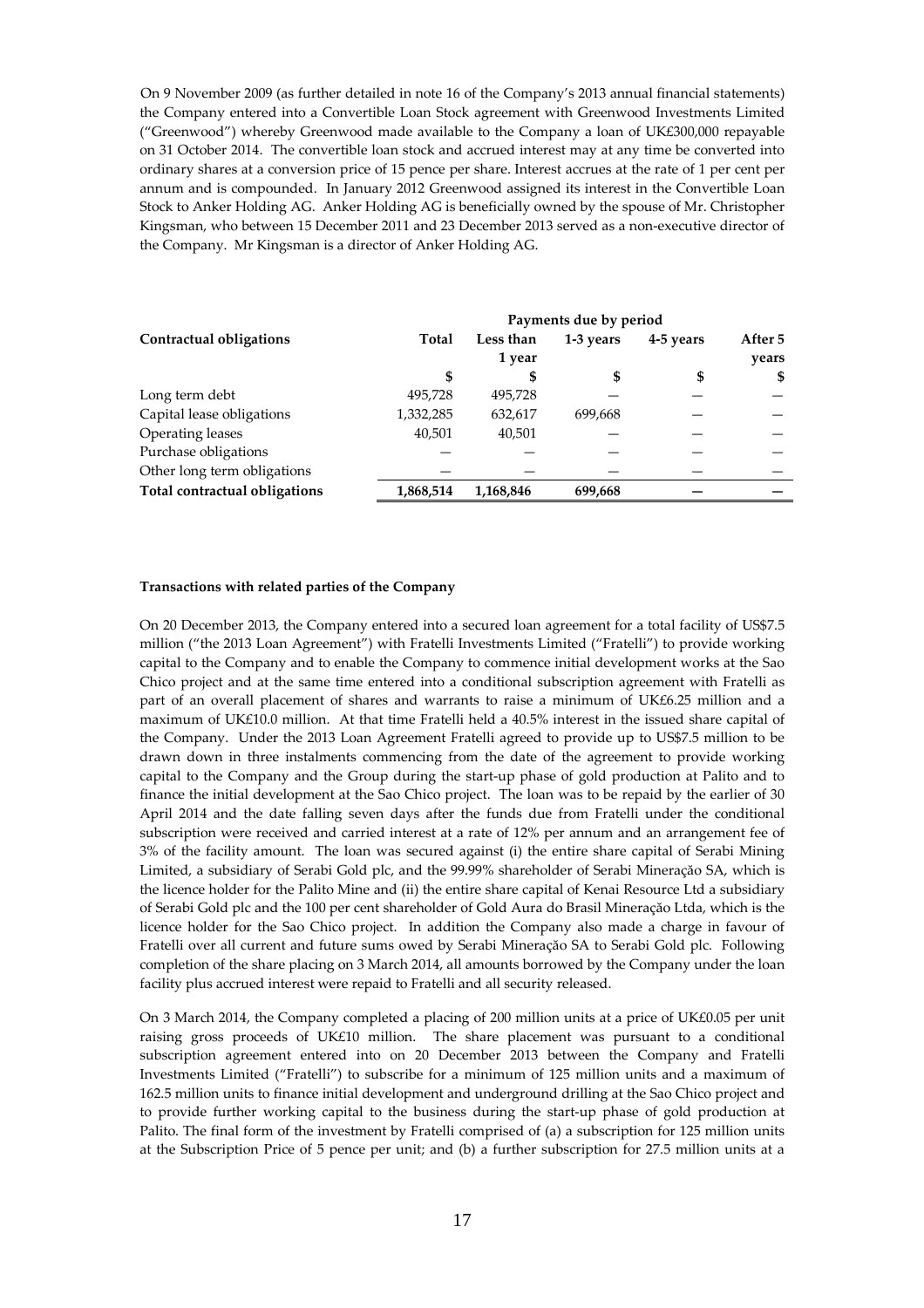subscription price of 5 pence per unit. The company procured third party investment not deemed to be acting in concert with Fratelli for 47.5 million units.

Each unit comprises one new ordinary share and one half of a warrant. Each whole warrant entitles the holder to subscribe for one new ordinary share at a price of 6p for a period of two years from the date of issue.

Following completion of the share placement the Company repaid a short-term loan facility of US\$7.5 million plus accrued interest that had been provided to the Company by Fratelli. At the time of repayment a total of US\$5.5 million had been advanced under the loan facility. Interest due under the facility was US\$104,877 as at the date of the repayment of the loan facility.

As a result of their subscription, Fratelli acquired a direct interest of 51.4% in the share capital of the Company and became a controlling party.

#### **Financial and other instruments**

The Company's financial assets at 30 June 2014 which comprise trade and other receivables and cash, are classified as loans and receivables. All of the Company's financial liabilities which comprise trade and other payables, accruals and interest bearing liabilities, are classified as liabilities measured at amortised cost.

The Company has not entered into any derivative transactions and it is not currently the Company's policy to undertake trading in financial instruments.

The main financial risks arising from the Company's activities remain unchanged from the previous financial year namely commodity prices, currency, liquidity, credit and interest rates. The Board reviews and agrees policies for managing each of these risks and these are summarised below:

#### *Commodity price risk*

By the nature of its activities the Group and the Company are exposed to fluctuations in commodity prices and in particular the price of gold and copper as these could affect its ability to raise further finance in the future, its future revenue levels and the viability of its projects. It is not currently the Group's intention to enter into any long term arrangements to protect itself from changes in the prices of these commodities. The Group does however closely monitor the prices of these commodities and will consider the use of hedging contracts, where appropriate, in future.

At the end of the six month period ended 30 June 2014 the Company had produced approximately 5,542 ounces of gold and had entered into contracts to sell 2,600 ounces at an average price of US\$1,275 per ounce. The remaining production in the period, including copper production and silver production, remains subject to pricing for which the basis is contractually agreed but is subject to prevailing prices at a future date.

 The Company has an agreement with Auramet Trading LLC for an advance payment facility (see *Interest rate risk*) through which it can fix the prices of metals that are subject to any advance payment during the advance payment period and thus manage its short term exposure to commodity price risk.

At the end of the financial year ended 31 December 2013, the Company had no unsold or part-paid production and accordingly the results for the year and the equity position of the Company at that time is not affected by any change in commodity prices subsequent to the end of the period.

#### *Interest rate risk*

The Group and Company currently finances its operations through equity financing and has a convertible loan of UK£300,000 which bears interest at the rate of 1% per annum compounded and has a repayment date of October 2014. It has during the year taken out fixed rate finance leases for the acquisition of some equipment and in 2014 will utilise floating rate short term trade finance in respect of sales of its copper/gold concentrate production.

At 1 January 2014 the Company had outstanding US\$2.75 million plus accrued interest which formed part of a secured loan agreement for a total facility of US\$7.5 million with Fratelli Investments Limited ("Fratelli"). A further amount of US\$2.75 was drawn down during the first quarter of 2014. The loan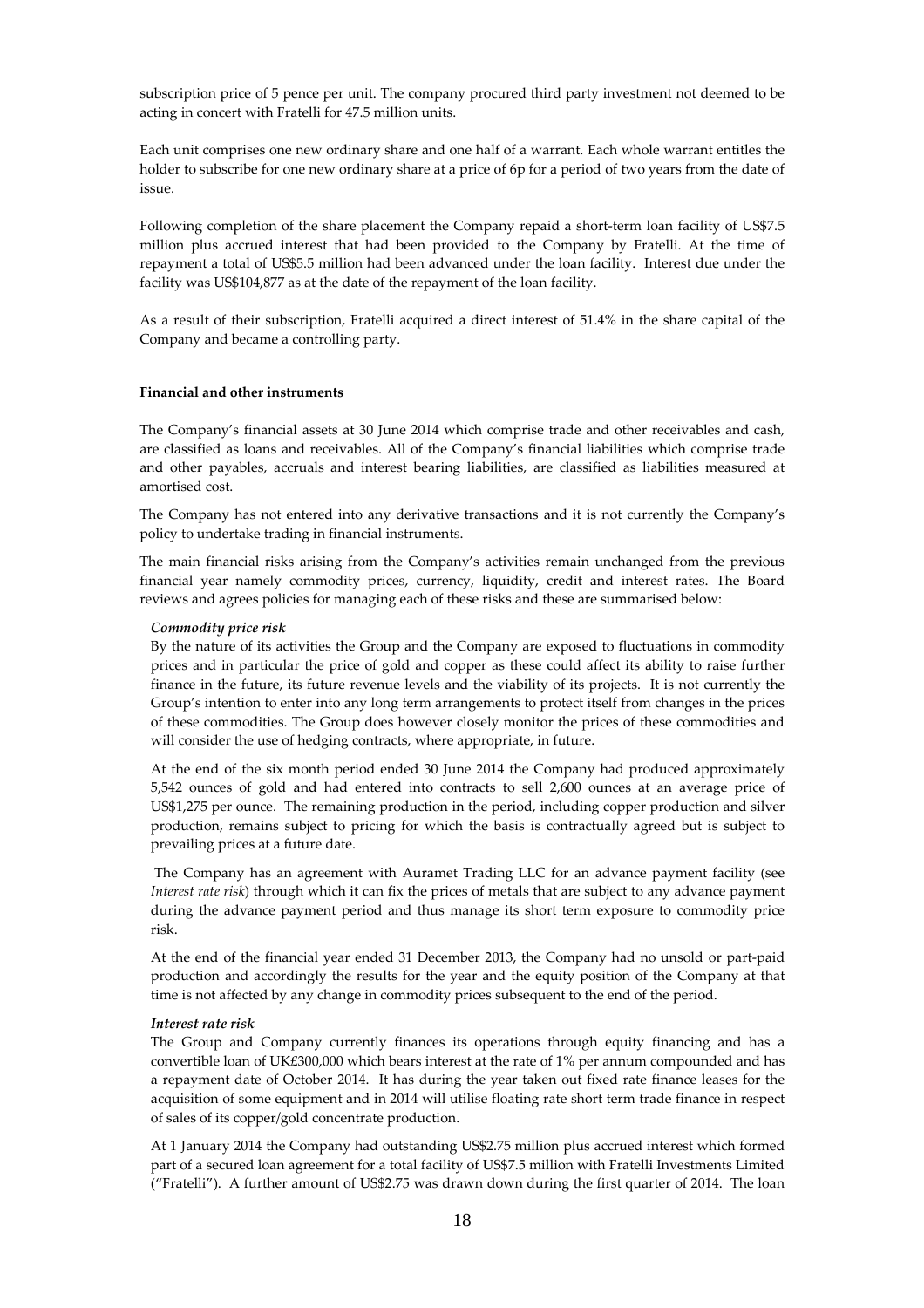carried interest at a rate of 12% per annum and an arrangement fee of 3% of the facility amount. Following completion of the share placing on 3 March 2014, all amounts borrowed by the Company under the loan facility plus accrued interest were repaid to Fratelli and all security released.

The Company has entered into an agreement with Auramet Trading LLC, for a facility of USS\$7.5 million under which Auramet will provide advance payment for shipments of copper/gold concentrate for the period between shipments leaving Brazil and settlement from the refinery. The advance payments bear interest at 3 month US\$ LIBOR plus 5%.

There is not considered to be any material interest rate risk. The Company's policy is to retain surplus funds as short-term deposits, of up to 32 days duration, at prevailing market rates and to pay trade payables within their credit terms.

The fair value of all financial instruments is approximately equal to book value due to their short-term nature.

#### *Liquidity risk*

To date the Group has relied primarily on funding raised from the issue of new shares to shareholders but has also received short term loans from its shareholders. It also uses floating rate short-term trade finance and fixed rate finance leases to finance its activities.

In 2009 the Group drew down on a convertible loan stock instrument for UK£300,000 which is repayable during 2014. On 23 December 2013 the Company entered into a secured loan agreement for a total facility of US\$7.5 million ("the 2013 Loan Agreement") with Fratelli Investments Limited ("Fratelli") and at the same time entered into a conditional subscription agreement with Fratelli for the placement of up to 200 million units, whereby Fratelli agreed to subscribe for a minimum of 125 million units and to subscribe for up to a further 37.5 million units by matching subscriptions received from third party investors. At that time Fratelli held a 40.5% interest in the issued share capital of the Company. On 3rd March 2014 the Company completed the placement, raising gross proceeds of £10m and the outstanding loan and accrued interest was repaid to Fratelli and all security released.

As at 30 June 2014, in addition to the convertible loan stock, the Company had obligations under fixed rate finance lease amounting to US\$1,084,785.

The Group's objectives when managing its capital are to maintain financial flexibility to achieve its development plans, safeguard its ability to continue to operate as a going concern through management of its costs whilst optimising its access to capital markets by endeavouring to deliver increases in value of the Group for the benefit of shareholders. In establishing its capital requirements the Group will take account of the risks inherent in its plans and proposed activities and prevailing market conditions. Gold production operations at the Palito Mine commenced at the start of 2014 and during the first six months of 2014 the site was in a commissioning and ramp-up phase. On 23 July 2014 the Company declared that the Palito mine had achieved Commercial Production with effect from 1 July 2014. The cash flow generated from gold production operations is expected to be sufficient to allow the Company to meet its on-going operational obligations as and when they fall due and to provide working capital to develop other exploration projects that the Company controls. The Company, where appropriate, will use fixed rate finance arrangements for the purchase of certain items of capital equipment and use short term trade finance particularly in respect of its projected sales of copper/gold concentrate. It will seek to raise debt finance where possible to finance further capital development of its projects taking due consideration of the ability of the Company to satisfy the obligations and undertakings that would be imposed in connection with such borrowings.

#### *Currency risk*

Although the Parent Company is incorporated in the United Kingdom its financial statements and those of the Group are presented in US Dollar, which is also considered to be the functional currency of the Parent Company as funding of activities of its subsidiaries is generally made in US Dollars and future remittances of dividends, loans or repayments of capital are expected to be received in US Dollars.

Share issues have historically been priced solely in Sterling but an issue of Special Warrants undertaken in December 2010 and an issue of new ordinary shares and Warrants on 30 March 2011 were priced in Canadian Dollars. The Company expects that future issues of ordinary shares may be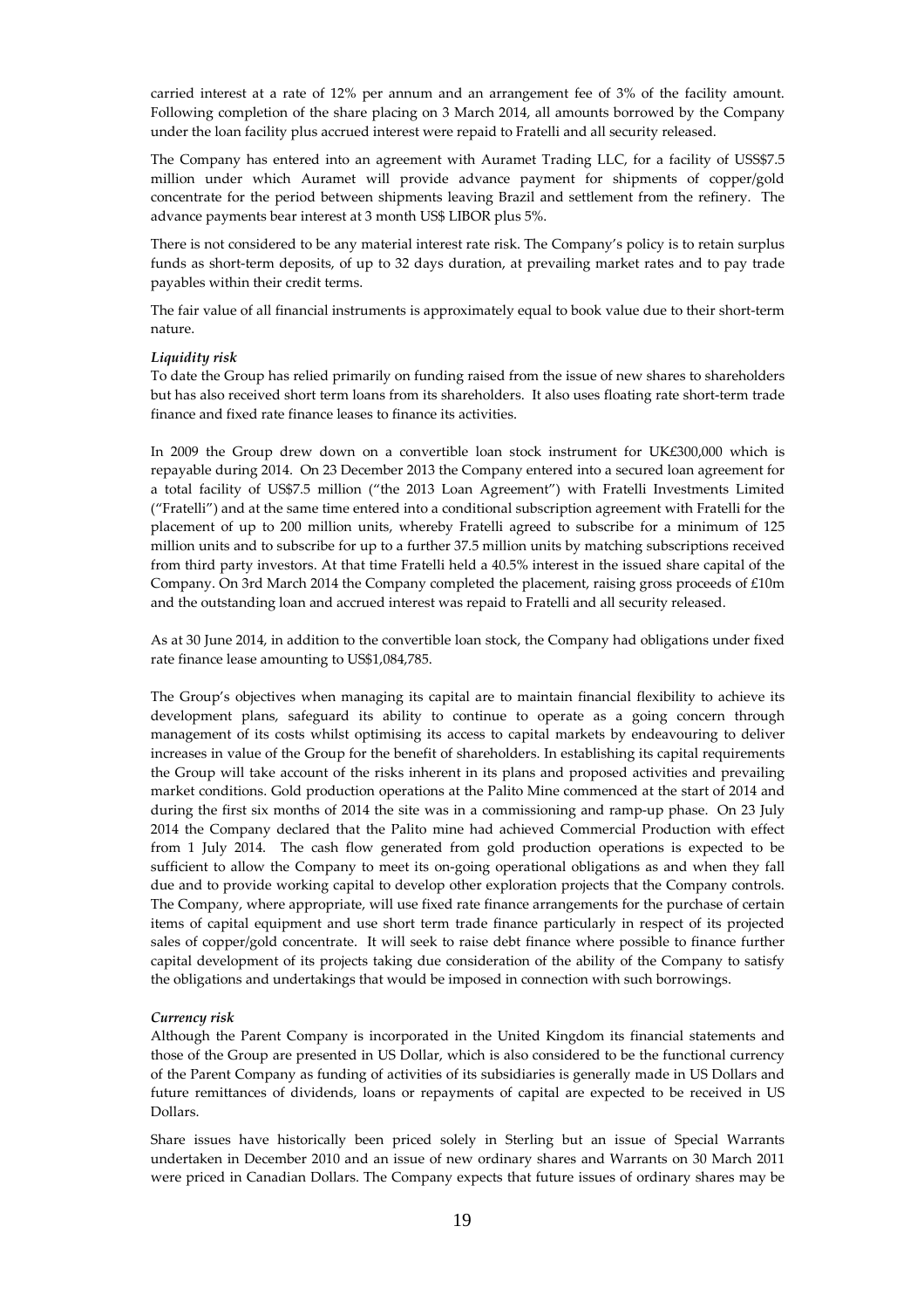priced in Sterling or Canadian Dollars. Expenditure is primarily in Brazilian Real but the Group also incurs liabilities denominated in other currencies being primarily Sterling, Euros, US Dollars, and Australian Dollars.

The Company's main subsidiaries operate in Brazil with their expenditure being principally in Brazilian Real and their financial statements are maintained in that currency. The Company's policy for dealing with exchange differences is outlined in the statement of Significant Accounting Policies in its 2013 Annual Report and Accounts under the heading "Foreign currencies".

The Company does not presently utilise swaps or forward contracts to manage its currency exposures, although such facilities are considered and may be used where appropriate in the future.

The Company seeks to minimise its exposure to currency risk by closely monitoring exchange rates and holding surplus funds in currencies considered most appropriate to their expected future utilisation.

The Company considers book value to equal fair value.

The Company's cash holdings at the balance sheet date were held in the following currencies:

|                   | 30 June   | 31 December |
|-------------------|-----------|-------------|
|                   | 2014      | 2013        |
|                   | \$        | \$          |
| US Dollar         | 2,771,229 | 2,577,709   |
| Canadian Dollar   | 132,826   | 236,132     |
| Sterling          | 1,875,053 | 579,904     |
| Australian Dollar | 10,132    | 7,554       |
| Euro              | 632,153   | 62,686      |
| Brazilian Real    | 499,570   | 325,278     |
| Total             | 5,920,963 | 3,789,263   |

The cash is held at floating rates prevailing at the balance sheet date.

#### *Credit risk*

The Group's exposure to credit risk is limited to its cash and cash equivalents and trade and other receivables amounting to US\$13,497,630 (2013: US\$3,865,240). It is the Group's policy to only deposit surplus cash with financial institutions that hold acceptable credit ratings. The Group seeks to receive full settlement by bank transfer on delivery of its product to the purchaser to minimise its exposure to credit risk on its receivables and works with purchasers with good reputations within the industry and a good credit risk history and otherwise provides credit in respect of any other receivables only with parties that themselves have good credit history or otherwise to hold some form of lien pending settlement.

#### **Subsequent events**

Between the end of the financial period and the date of these financial statements, there has been no item, transaction or event of a material or unusual nature likely, in the opinion of the Directors of the Company, to affect significantly the continuing operations of the entity, the results of these operations, or the state of affairs of the entity in future financial periods.

#### **Changes in accounting policies**

The Company has not adopted any standards or interpretations in advance of the required implementation dates. There has been no significant measurement impact on the consolidated financial statements from new standards or interpretations effective in 2014.

It is not anticipated that the adoption in the future of the new or revised standards or interpretations that have been issued by the International Accounting Standards Board will have a material impact on the Company's earnings or shareholders' funds.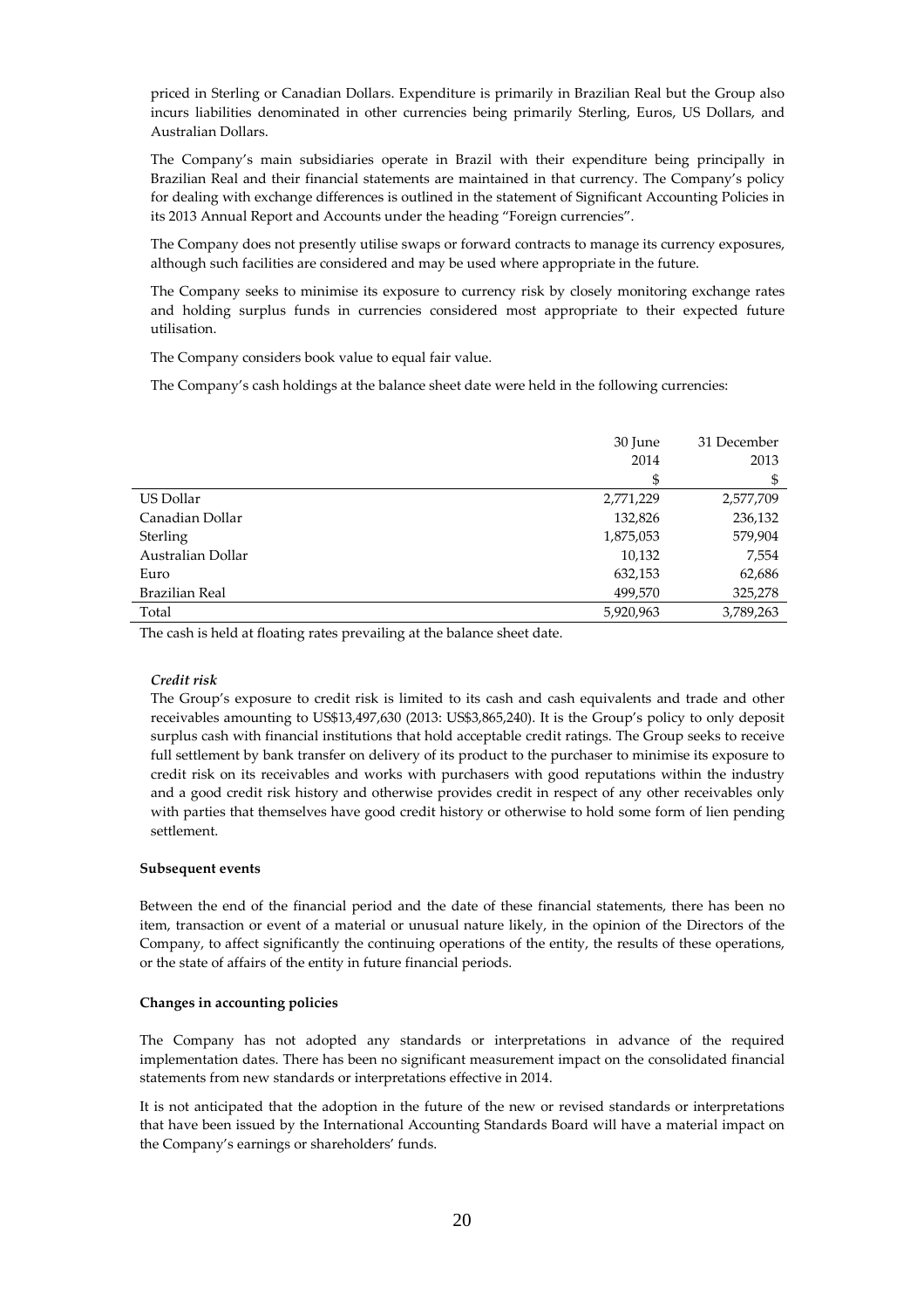#### **Off-balance sheet arrangements**

As of the date of this Management's Discussion and Analysis, the Company does not have any offbalance sheet arrangements that have, or are reasonably likely to have, a current or future effect on the results of operations or financial condition of the Company, including, and without limitation, such considerations as liquidity and capital resources.

#### **Critical accounting estimates**

The preparation of financial statements requires management to make judgements and assumptions about the future in the use of accounting estimates. These will, by definition, seldom equal the related actual results and adjustments will consequently be necessary. Estimates are continually evaluated, based on experience and reasonable expectations of future events.

Accounting estimates are applied in determining the carrying values of significant assets and liabilities.

The estimates and underlying assumptions are reviewed on an on-going basis. Revisions to accounting estimates are recognised in the period in which the estimate is revised if the revision affects only that period or in the period of the revision and future periods if the revision affects both current and future periods.

The following are the critical judgements, apart from those involving estimations (see below), that management has made in the process of applying the entity's accounting policies and that have the most significant effect on the amounts recognised in financial statements:

#### *Impairment of mining assets and property, plant and equipment*

Determining whether the value of mining and related assets is impaired requires an estimation of the value in use of the cash-generating units to which costs has been allocated. The value in use calculation requires the entity to estimate the future cash flows expected to arise from the cashgenerating unit and a suitable discount rate in order to calculate present value.

The Group reviews the estimated useful lives of property, plant and equipment at the end of each annual reporting period.

Further disclosure is provided in note 19 of the financial statements for the year ended 31 December 2013, regarding the key assumptions made in arriving at the value in use.

#### *Provisions*

The Group reviews estimates of provisions for potential liabilities at the end of each reporting period where applicable taking into account the circumstances of the potential liability, the availability and confidence of information used to calculate the potential liability and where applicable past history regarding the actual liability incurred in similar situations.

#### **Disclosure controls and procedures**

The Chief Executive Officer and Chief Financial Officer have designed disclosure controls and procedures, or have caused them to be designed under their supervision, in order to provide reasonable assurance that:

- material information relating to the Company is made known to the Chief Executive Officer and Chief Financial Officer by others, particularly during the period in which the interim and annual filings are being prepared; and
- information required to be disclosed by the Company in its annual filings, interim filings or other reports filed or submitted by it under securities legislation is recorded, processed, summarised and reported within the time periods specified in securities legislation.

As at 31 December 2013, an evaluation was carried out, under the supervision of the Chief Executive Officer and Chief Financial Officer, of the design and operating effectiveness of the Company's disclosure controls and procedures. Based on this evaluation, the Chief Executive Officer and Chief Financial Officer concluded that the Company's disclosure controls and procedures were effective as at 31 December 2013.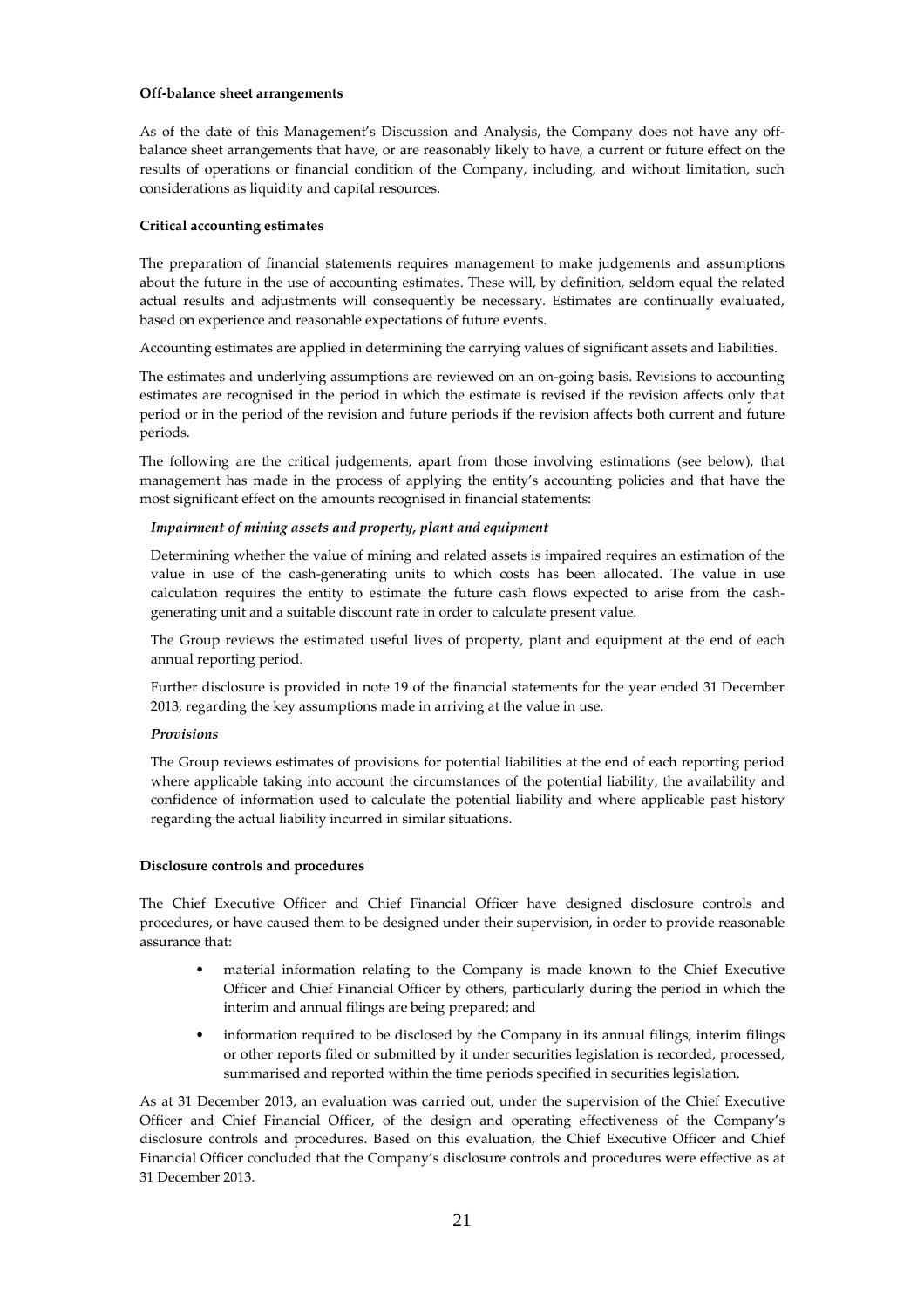#### **Internal controls over financial reporting**

The Chief Executive Officer and Chief Financial Officer have also designed internal controls over financial reporting, or have caused them to be designed under their supervision, in order to provide reasonable assurance regarding the reliability of financial reporting and the preparation of financial statements for external purposes in accordance with IFRS.

As at 31 December 2013, an evaluation was carried out, under the supervision of the Chief Executive Officer and Chief Financial Officer, of the design and operating effectiveness of the Company's internal controls over financial reporting. Based on this evaluation, the Chief Executive Officer and Chief Financial Officer concluded that the internal controls over financial reporting were effective as at 31 December 2013, using the criteria, having taken account of the size and nature of the Company, put forward by the Financial Reporting Council in their revised guidance for directors on internal controls for UK listed companies (issued 2005).

The Company's management, including the Chief Executive Officer and the Chief Financial Officer, does not expect that its disclosure controls and internal controls over financial reporting will prevent or detect all errors and fraud. A cost effective system of internal controls, no matter how well conceived or operated, can provide only reasonable, not absolute, assurance that the objectives of the internal controls over financial reporting are achieved.

#### **Changes in internal controls over financial reporting**

There have been no changes in the Company's internal controls over financial reporting during the six month period ended 30 June 2014 that have materially affected, or are reasonably likely to materially affect, the Company's internal controls over financial reporting.

# **Disclosure of outstanding share data**

The Company had the following Ordinary Shares, Stock Options and Warrants outstanding at 14 August 2014:

| Ordinary Shares                           | 656,389,204 |
|-------------------------------------------|-------------|
| <b>Stock Options</b>                      | 35.646.285  |
| Other Warrants                            | 108,135,035 |
| Fully diluted ordinary shares outstanding | 800,170,524 |

The above table does not include 2,100,123 Ordinary Shares being the maximum number of Ordinary Shares that the Company calculates it would be obliged to issue in satisfaction of the Convertible Loan, being the principal owed of UK£300,000 and the accumulated interest over the life of the Convertible Loan of UK£15,018.

The Company also has in issue 140,139,065 deferred shares of 9.5 pence each and 456,389,205 deferred shares of 4.5 pence each. These deferred shares were issued following re-organisations of the Company's share capital. The deferred shares carry no voting or dividend rights or any right to participate in the profits or assets of the Company and all the deferred shares may be purchased by the Company, in accordance with the Companies Act 2006, at any time for no consideration. In the event of a return of capital, after the holders of the ordinary shares have received in aggregate the amount paid up thereon plus £100 per ordinary share, the holders of deferred shares shall receive an amount equal to the nominal value of the deferred shares and thereafter any further surplus shall be distributed amongst the holders of ordinary shares.

Fratelli Investments Limited holds 343,613,082 Ordinary Shares in the Company and 84,385,135 Warrants. In anticipation of the placing of new Ordinary Shares which closed on 3 March 2014 and as a result of which Fratelli acquired 152,500,000 shares and 76,250,000 warrants, Fratelli entered into a relationship and orderly marketing agreement on 28 January 2014. Under the terms of this agreement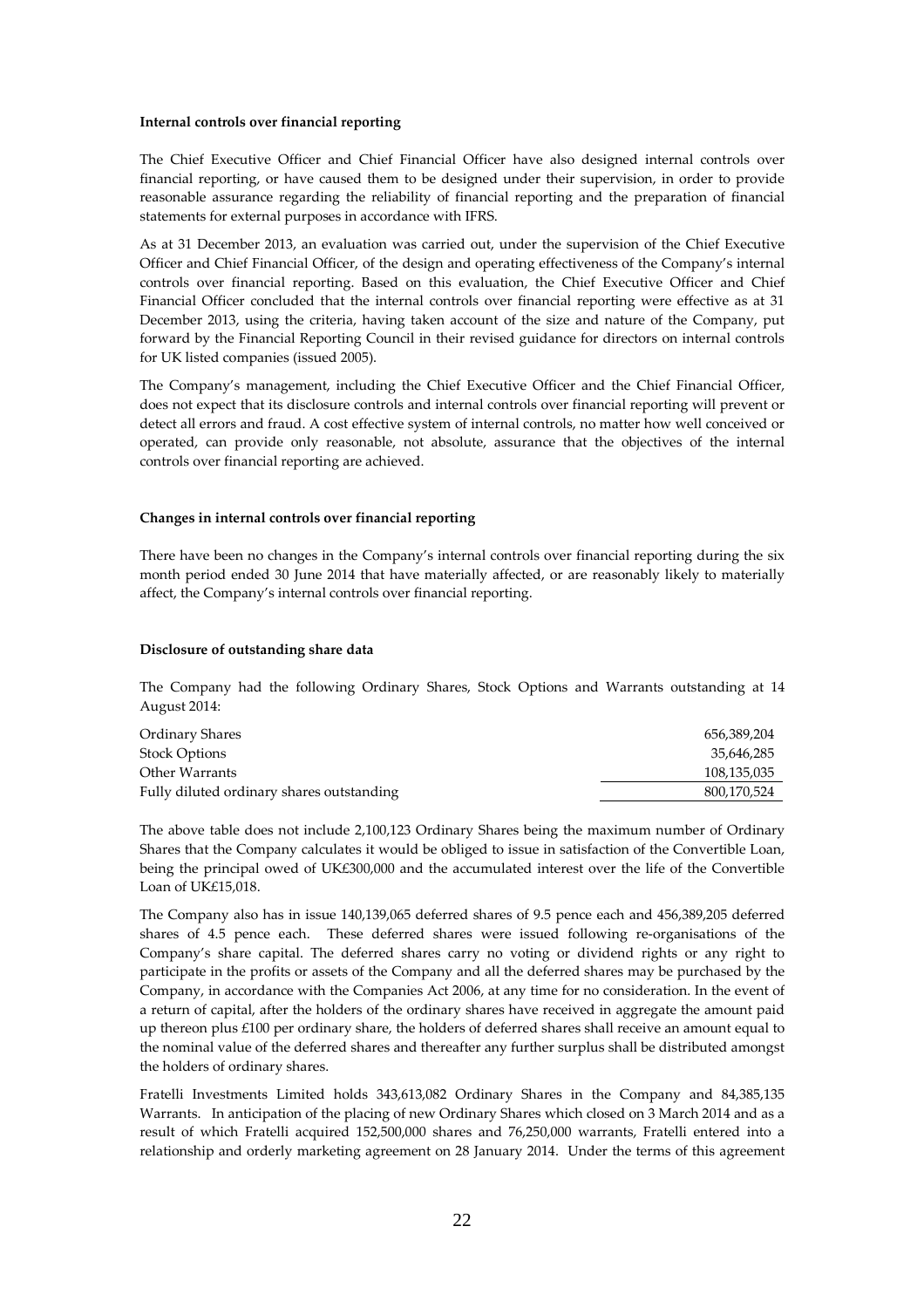Fratelli has undertaken not to dispose of any of its shares in the Company (save in certain agreed circumstances) prior to 3 March 2015.

# **Qualified persons statement**

*The technical information contained within this Management Discussion and Analysis has been reviewed and approved by Michael Hodgson, CEO of the Company. Mr Hodgson is an Economic Geologist by training with over 25 years' experience in the mining industry. He holds a BSc (Hons) Geology, University of London, a MSc Mining Geology, University of Leicester and is a Fellow of the Institute of Materials, Minerals and Mining and a Chartered Engineer of the Engineering Council of UK, recognising him as both a Qualified Person for the purposes of Canadian National Instrument 43-101 and by the AIM Guidance Note on Mining and Oil & Gas Companies dated June 2009.* 

#### **Cautionary statement on forward-looking information**

*This management's discussion and analysis contains "forward-looking information" (also referred to as "forwardlooking statements") which may include, but is not limited to, statements with respect to the future financial or operating performance of the Company and its projects, the future price of gold or other metal prices, the estimation of mineral resources, the realisation of mineral resource estimates, the timing and amount of estimated future production, costs of production, capital, operating and exploration expenditures, costs and timing of the development of new deposits, costs and timing of future exploration and/or exploitation, requirements for additional capital, government regulation of mining operations, environmental risks, reclamation expenses, title disputes or claims, limitations of insurance coverage and the timing and possible outcome of regulatory matters, and that reflects management's expectations regarding the Company's future growth, results of operations, performance and business prospects and opportunities. Often, but not necessarily always, the use of words such as "anticipate", "believe", "plan", "estimates", "expect", "intend", "budget", "scheduled", "forecasts" and similar expressions have been used to identify these forward-looking statements or variations (including negative variations) of such words and phrases, or statements that certain actions, events or results "may", "could", "would", "might" or "will" be taken, occur or be achieved. These statements reflect management's current beliefs and are based on information currently available to management. Except for statements of historical fact relating to the Company, information contained herein constitutes forward-looking statements, including any information as to the Company's strategy, plans or financial or operating performance. Forward-looking statements involve significant risks, uncertainties and assumptions and other factors that may cause the actual results, performance or achievements of the Company to be materially different from any future results, performance or achievements expressed or implied by the forward-looking statements. Important factors that could cause actual results to differ from these forward-looking statements include risks related to failure to define mineral resources, to convert estimated mineral resources to reserves, the grade and recovery of ore which is mined varying from estimates, future prices of gold and other commodities, capital and operating costs varying significantly from estimates, political risks arising from operating in Brazil, uncertainties relating to the availability and costs of financing needed in the future, changes in equity markets, inflation, changes in exchange rates, fluctuations in commodity prices, delays in the development of projects, conclusions of economic evaluations, changes in project parameters as plans continue to be refined, uninsured risks and other risks involved in the mineral exploration and development industry. A description of risk factors applicable to the Company can be found in the section "Risks and uncertainties" in this management's discussion and analysis. Although the forward-looking statements contained in this management's discussion and analysis are based upon what management believes to be reasonable assumptions, the Company cannot assure prospective purchasers that actual results will be consistent with these forward-looking statements. These forward-looking statements are made as of the date of this management's discussion and analysis, and the Company assumes no obligation to update or revise them to reflect new events or circumstances, except in accordance with applicable securities laws. There can be no assurance that forwardlooking statements will prove to be accurate, as actual results and future events could differ materially from those anticipated in such statements. Accordingly, readers should not place undue reliance on forward-looking statements.*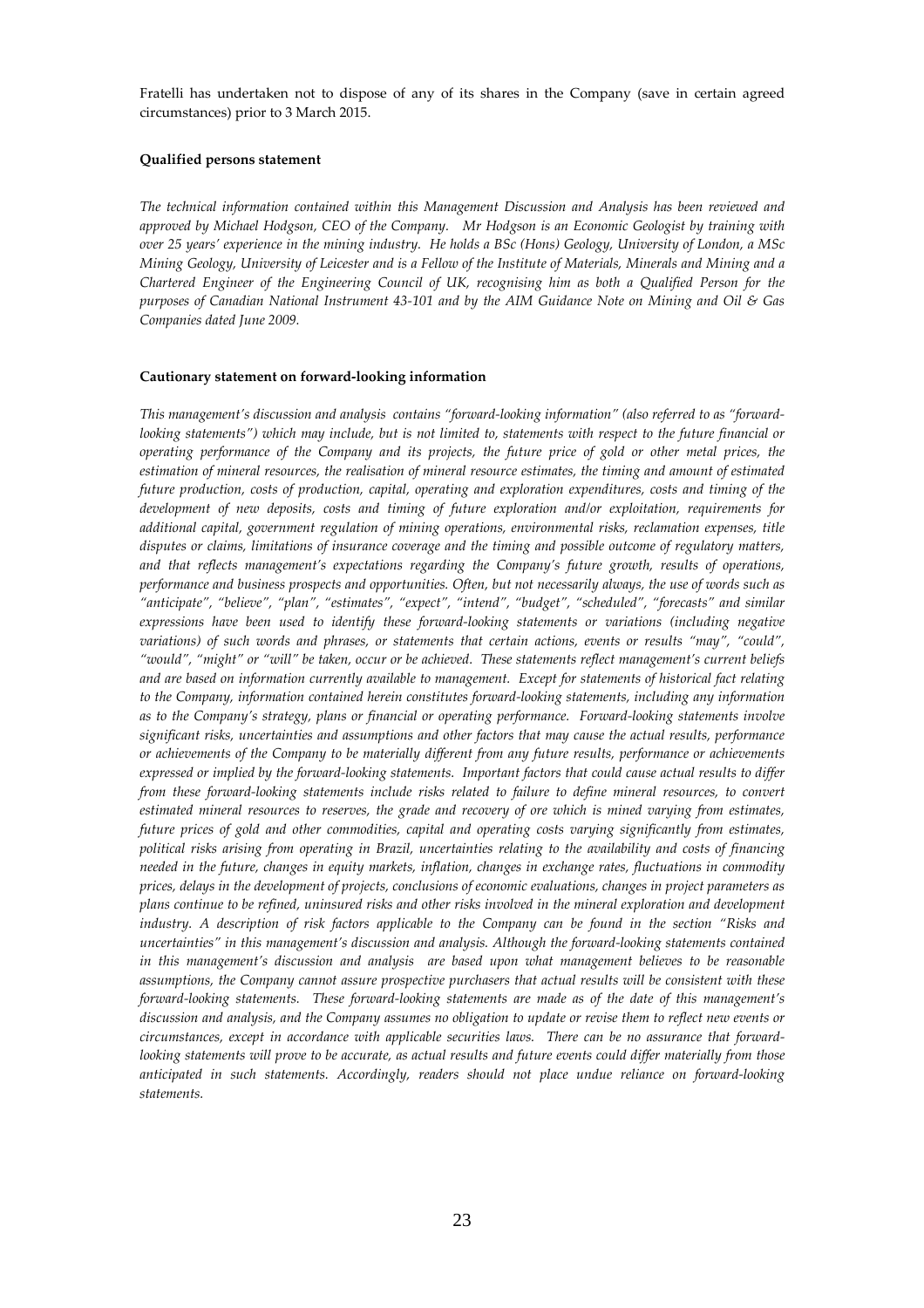#### **Risks and uncertainties**

**In addition to the other information set forth in this report, the reader should carefully consider the risk factors below which could materially affect the Company's business, financial condition and/or future results. These risks are not the only risks facing the Company. Additionally risks and uncertainties not currently known to the Company or that management currently deems to be immaterial, may also materially affect the Company's business, financial condition and/or future results.** 

# *Future exploration at the Company's projects or elsewhere may not result in increased mineral resources.*

Mineral exploration involves significant risks over a substantial period of time, which even a combination of careful evaluation, experience and knowledge may not eliminate. Even if the Company discovers a valuable deposit of minerals, it may be several years before production is possible and during that time it may become economically unfeasible to produce those minerals. There is no assurance that current or future exploration programs will result in any new economically viable mining operations or yield new resources to replace and expand current resources.

*There is no guarantee that the Company's applications for exploration licences and mining licences will be granted on a timely basis or at all or that the existing exploration licences of the Company can be renewed or converted into mining licences. In addition, there can be no assurances that title to any of the Company's mineral properties will not be challenged or disputed.* 

There is no guarantee that any application for additional exploration licences may be granted by the Departamento Nacional do Produçăo Mineral ("DNPM"). The DNPM may refuse any application. Persons may object to the granting of any exploration licence and the DNPM may take those objections into consideration when making any decision on whether or not to grant a licence.

The government of Brazil sought to introduce a new Mining Code as a matter of some urgency during 2013. Whist no new legislation was introduced the matter remains under debate and it should be expected that a new Mining Code will be implemented in the future. The implications of the proposed legislation in respect of existing exploration licences and also the process for conversion of these to mining licences was unclear but any new legislation could result in all current applications being cancelled and requiring applicants to make new applications under the terms of and in compliance with the new Mining Code.

The exploration licence for the Sao Chico property expired March 2014. The Company has begun the process of applying for a full mining licence and has received no indication that provided that the content and form of the application is made in accordance with prescribed regulations that a mining licence would not be granted. However, under the proposed new Mining Code the application process may be amended and it is understood that the DNPM will be disbanded and a new body created taking over the responsibility for and having the authority to issue mining licences in the future.

If and when exploration licences are granted, they will be subject to various standard conditions including, but not limited to, prescribed licence conditions. Any failure to comply with the expenditure conditions or with any other conditions, on which the licences are held, can result in licence forfeiture. Generally, the licences are granted for a term of three years and further renewal of an exploration licence is at the discretion of the DNPM and on such conditions as the DNPM may in its discretion impose. Renewal conditions may include increased expenditures and work commitments or compulsory relinquishment of areas of the licences comprising the Company's properties. The failure of the DNPM to renew the Company's exploration licences or the imposition of new conditions or the inability to meet those conditions may adversely affect the operations, financial position and/or performance of the Company.

Title to, and the area of, mineral concessions may be disputed. Although the Company believes it has taken reasonable measures to ensure proper title to its properties, there is no guarantee that title to any of its properties will not be challenged or impaired.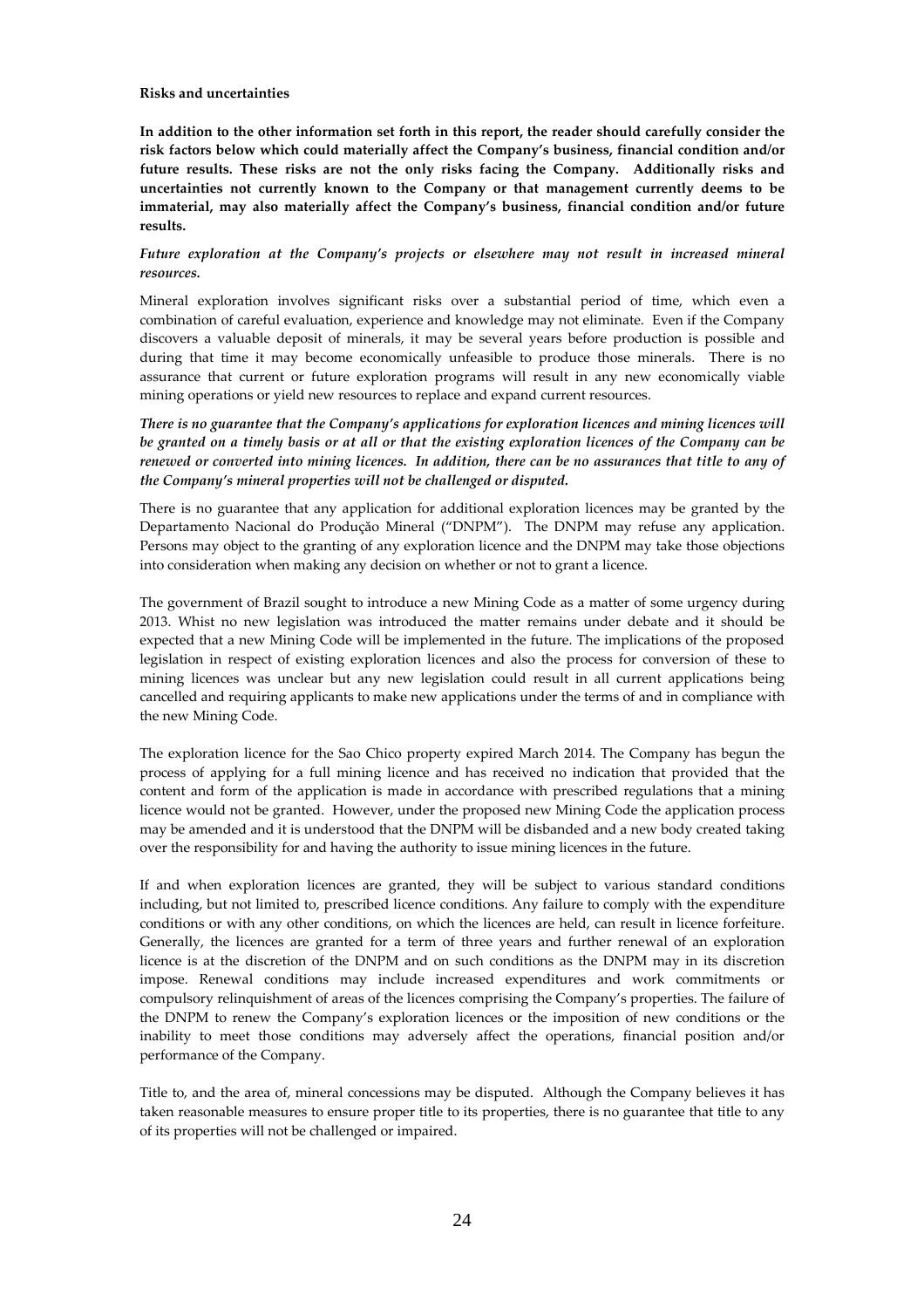# *The Company has had negative cash-flow and during the first six months of 2014 has been continuing the process of development of the Palito Gold Mine with a view to generating cash-flow during 2014.*

For the financial year ended 31 December 2013 the Company had negative cash flow from operations whist it was undertaking the development and rehabilitation of the Palito Mine and its associated gold processing plant and other supporting infrastructure. Processing of ore commenced at the start of 2014 and for the first six months of 2014 the plant has been in a ramp-up and commissioning phase. On 23 July 2014, the Company declared that Commercial Production at Palito had been achieved effective from 1 July 2014. Once commercial gold production operations are underway management anticipates that the Company will have sufficient cash flow to be able to meet all its obligations as and when they fall due and to, at least in part, finance the exploration and development activities that it would like to undertake on its other exploration projects. There are, however, risks associated with the commencement of any new mining and processing operation whereby unforeseen technical and logistical events result in additional time being required for commissioning or additional costs needing to be incurred, giving rise to the possibility that additional working capital may be required to fund these delays or additional capital requirements. Should additional working capital be required the Directors consider that further sources of finance could be secured within the required timescale but there can be no guarantee that such additional funds will be available. Failure to raise additional capital, if needed, could have a material adverse effect on the Company's business, financial condition and results of operations.

# *The exploration and development of the Company's properties, including continuing exploration and development projects, and the construction of mining facilities and commencement of mining operations, will require substantial additional funding.*

Whilst the Company anticipates generating its own cash-flow from 2014 onwards from the Palito Mine and to use this cash flow to finance further exploration and development activities on the Company's other properties, any cash flow that the Company generates may not be sufficient to meet these future exploration and development activities. Failure to obtain sufficient financing will result in a delay or indefinite postponement of exploration, development or production on any of the Company's other properties or even a loss of a property interest. Additional financing may not be available when needed or, if available, the terms of such financing might not be favourable to the Company and might involve substantial dilution to existing shareholders. Failure to raise capital when needed could have a material adverse effect on the Company's business, financial condition and results of operations.

#### *The Company faces numerous exploration, development and operating risks.*

The exploration for and development of mineral deposits involves significant risks which even a combination of careful evaluation, experience and knowledge may not eliminate. Whilst the discovery of an ore body may result in substantial rewards, few properties that are explored are ultimately developed into producing mines. Major expenses may be required to locate and establish mineral reserves, to develop metallurgical processes and to construct mining and processing facilities at a particular site. It is impossible to ensure that the exploration or development programs planned by the Company will result in a profitable commercial mining operation. Whether a mineral deposit will be commercially viable depends on a number of factors, some of which are: the particular attributes of the deposit, such as size, grade and proximity to infrastructure; metal prices that are highly cyclical; and government regulations, including regulations relating to prices, taxes, royalties, land tenure, land use, importing and exporting of minerals and environmental protection. The exact effect of these factors cannot be accurately predicted, but the combination of these factors may result in the Company not receiving an adequate return on invested capital.

There is no certainty that the expenditures made by the Company towards the search and evaluation of mineral deposits will result in discoveries of commercial quantities of ore.

*Although the Company generated revenue from mining operations in the past those operations were discontinued. The Company has completed most of its planned work for the redevelopment and rehabilitation of the Palito Gold Mine although this operation for the first six months of 2014 has been in a ramp-up and commissioning phase. Commercial Production at Palito was declared effective as of 1 July 2014 although certain elements of the gold process and recovery plant remain in construction and commissioning notably the CIP leaching, elution and gold-winning circuits. Whilst the Company commissioned a Preliminary Economic Assessment which supported the viability of placing the Palito*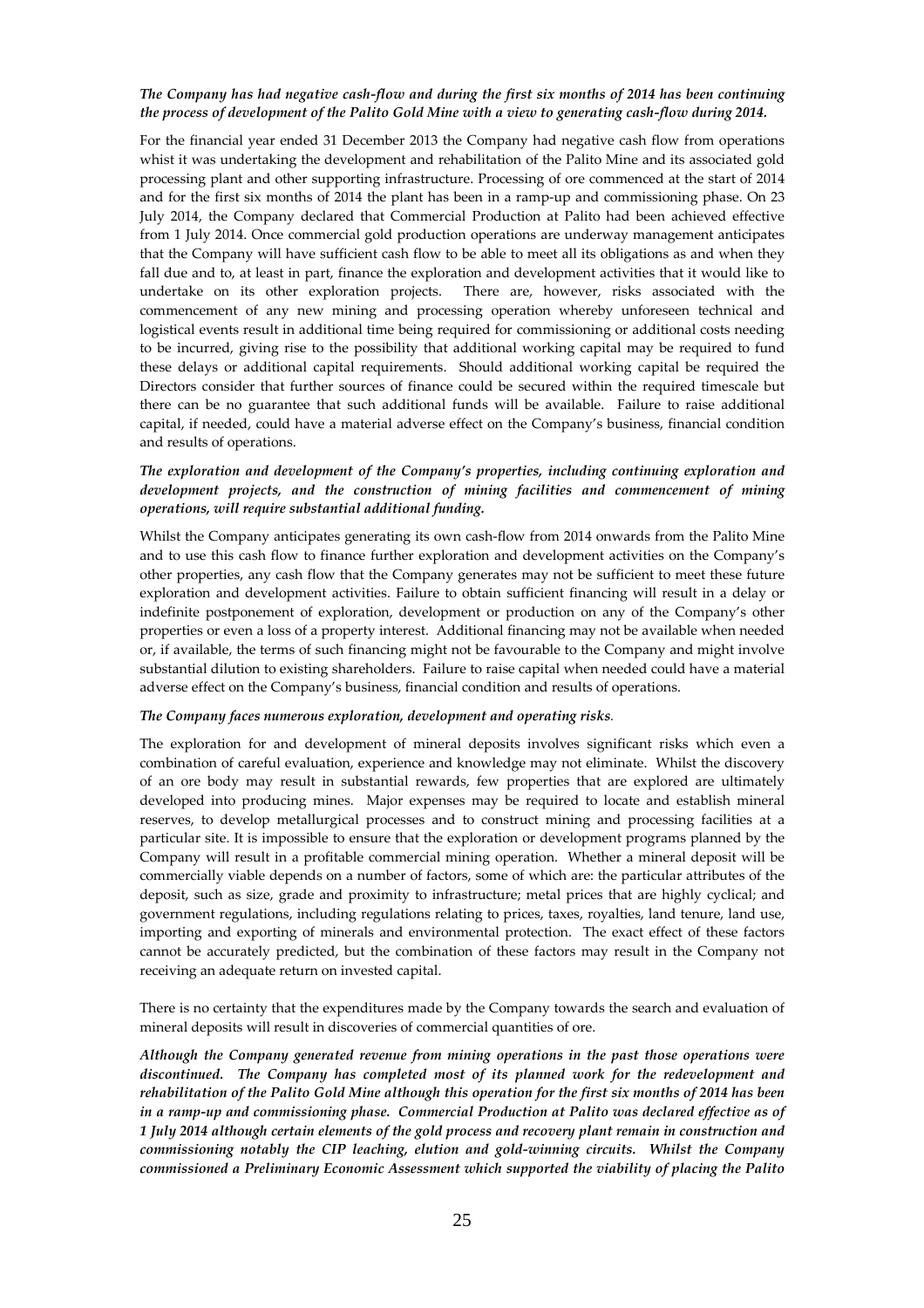# *Gold Mine into production, there can be no assurance that the Company will be able to successfully generate consistent revenues or be able to operate profitably.*

Whilst management will seek to take all practical precautions necessary and follow the plans and recommendations set out in the Preliminary Economic Assessment there can be no assurance that the Company will be profitable in the future. The Company's operating expenses and capital expenditures may vary from those projected in the Preliminary Economic Assessment and may also increase in subsequent years as needed consultants, personnel and equipment associated with advancing exploration, development and Commercial Production of its properties are added. The amounts and timing of expenditures will depend on the progress of ongoing development, the results of consultants' analysis and recommendations, the rate at which operating losses may be incurred, the execution of any joint venture agreements with strategic partners, the Company's acquisition of additional properties and other factors, some of which are beyond the Company's control.

A preliminary economic assessment is not required to be compiled to the same level of detail as a prefeasibility study or a feasibility study. In addition a preliminary economic assessment is permitted to incorporate the mining of inferred mineral resources in calculating the economic results of the project. Inferred mineral resources are considered too speculative geologically to have the economic considerations applied to them that would enable them to be categorised as mineral reserves and there is no certainty that the preliminary economic assessment will be realised. Mineral resources that are not mineral reserves do not have demonstrated economic viability.

# *If mineral resource estimates are not accurate, production may be less than estimated which would adversely affect the Company's financial condition and result of operations.*

Mineral resource estimates are imprecise and depend on geological analysis based partly on statistical inferences drawn from drilling, and assumptions about operating costs and metal prices, all of which may prove unreliable. The Company cannot be certain that the resource estimates are accurate and cannot guarantee that it will recover the indicated quantities of metals if Commercial Production is commenced. Future production could differ dramatically from such estimates for the following reasons: mineralisation or formations at the properties could be different from those predicted by drilling, sampling and similar examinations; declines in the market price of gold may render the mining of some or all of the resources uneconomic; and the grade of ore may vary significantly from time to time and the Company cannot give any assurances that any particular quantity of metal will be recovered from the resources.

The occurrence of any of these events may cause the Company to adjust the resource estimates or change its mining plans, which could negatively affect the Company's financial condition and results of operation.

# *The Company's exploration and development properties may not be successful and are highly speculative in nature.*

Exploration for gold is highly speculative in nature. The Company's exploration activities in Brazil involves many risks, and success in exploration is dependent upon a number of factors including, but not limited to, quality of management, quality and availability of geological expertise and the availability of exploration capital. The Company cannot give any assurance that its current or future exploration efforts will result in the discovery of a mineral reserve or new or additional mineral resources, the expansion of current resources or the conversion of mineral resources to mineral reserves.

As well, mineral deposits, even though discovered, may be insufficient in quantity and quality to return a profit from production. The marketability of minerals acquired or discovered by the Company may be affected by additional factors which are beyond the control of the Company and which cannot be accurately predicted, such as market fluctuations, the proximity and capacity of milling facilities, mineral markets, processing equipment and other factors, which may make a mineral deposit unprofitable to exploit.

Excluding the Palito Gold Mine and the Sao Chico gold project, the Company's other mineral properties are in relatively early exploration stages and are without known bodies of mineral reserves or mineral resource. A mineral resource has been established at the Palito Gold Mine and at the Sao Chico gold project. The Company has no declared mineral reserves. Development of other properties will only follow upon obtaining satisfactory exploration results and the completion of feasibility or other economic studies.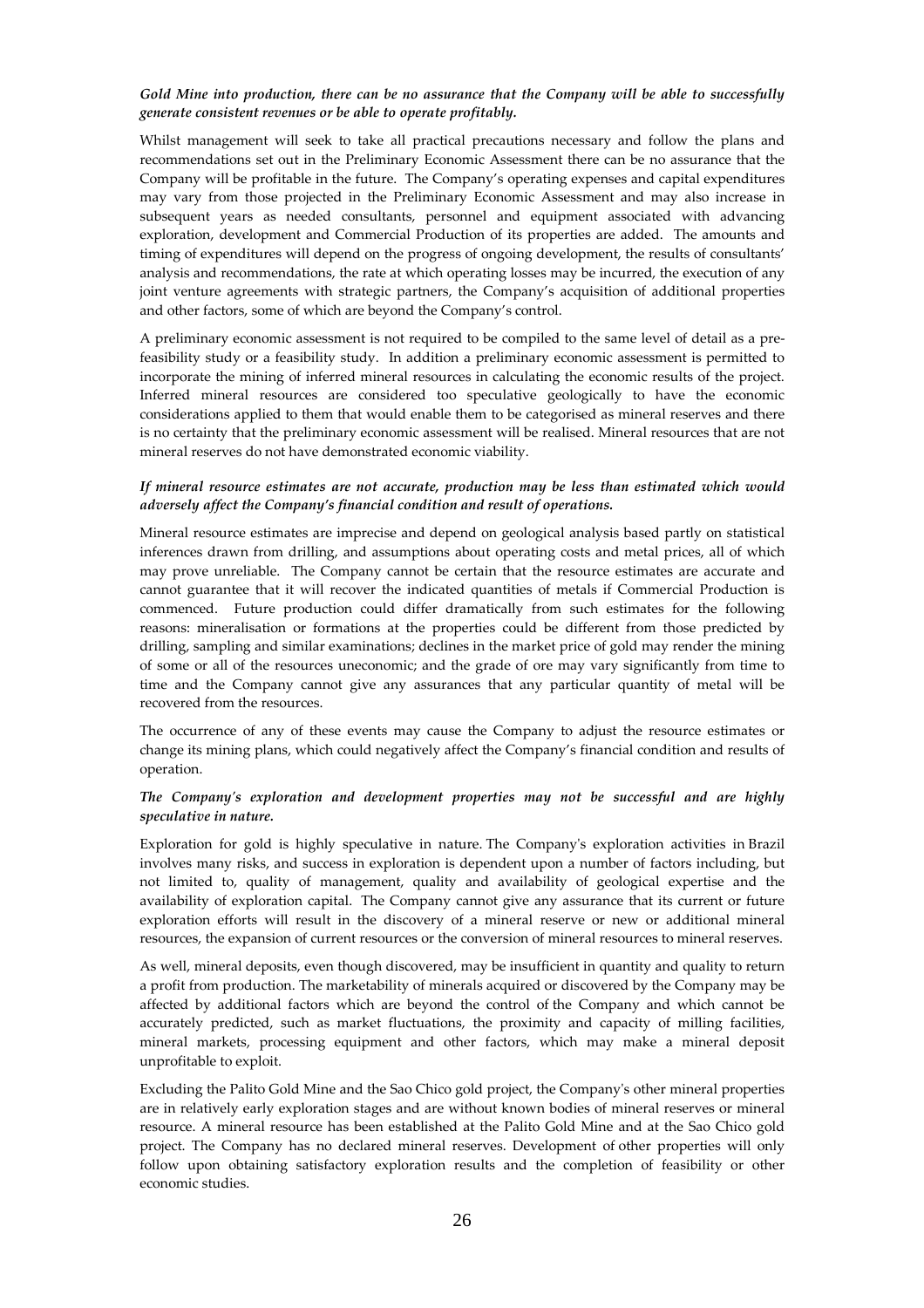# *The risks and hazards associated with mining and processing may increase costs and reduce profitability in the future.*

Mining and processing operations involve many risks and hazards, including among others: environmental hazards; mining and industrial accidents; metallurgical and other processing problems; unusual and unexpected rock formations; flooding and periodic interruptions due to inclement or hazardous weather conditions or other acts of nature; mechanical equipment and facility performance problems; and unavailability of materials, equipment and personnel. These risks may result in: damage to, or destruction of, the Company's properties or production facilities; personal injury or death; environmental damage; delays in mining; increased production costs; asset write downs; monetary losses; and legal liability.

The Company cannot be certain that any insurance it maintains will cover the risks associated with mining or that it will be able to obtain or maintain insurance to cover these risks at affordable premiums. The Company might also become subject to liability for pollution or other hazards against which it cannot insure or against which the Company may elect not to insure because of premium costs or other reasons. Losses from such events may increase costs and decrease profitability.

# *The Company may experience higher costs and lower revenues than estimated due to unexpected problems and delays.*

New mining operations often experience unexpected problems during the development and start-up phases and such problems can result in substantial delays in reaching Commercial Production. Delays in construction or reaching Commercial Production in connection with the Company's development of its mines would increase its operating costs and delay revenue growth.

# *The Company's vulnerability to changes in metal prices may cause its share price to be volatile and may affect the Company's operations and financial results.*

If the Company commences production, the profitability of the Company's operations will be dependent upon the market price of mineral commodities. Metal prices fluctuate widely and are affected by numerous factors beyond the control of the Company. The level of interest rates, the rate of inflation, the world supply of mineral commodities and the stability of exchange rates can all cause significant fluctuations in prices. Such external economic factors are in turn influenced by changes in international investment patterns, monetary systems and political developments. The price of mineral commodities has fluctuated widely in recent years and future price declines could cause Commercial Production to be impracticable, thereby having a material adverse effect on the Company's business, financial condition and results of operations. Furthermore, reserve calculations and life-of-mine plans using significantly lower metal prices could result in material write-downs of the Company's investment in mining properties and increased amortisation, reclamation and closure charges. In addition to adversely affecting the Company's reserve estimates and its financial condition, declining commodity prices can impact operations by requiring a reassessment of the feasibility of a particular project. Such a reassessment may be the result of a management decision or may be required under financing arrangements related to a particular project. Even if the project is ultimately determined to be economically viable, the need to conduct such a reassessment may cause substantial delays or may interrupt operations until the reassessment can be completed.

# *The Company is subject to extensive environmental legislation and the costs of complying with these regulations may be significant. Changes in environmental legislation could increase the costs of complying with applicable regulations and reduce levels of production.*

All phases of the Company's operations are subject to environmental regulation in Brazil. There is no assurance that existing or future environmental regulation will not materially adversely affect the Company's business, financial condition and results of operations.

Environmental legislation relating to land, air and water affects nearly all aspects of the Company's operations. This legislation requires the Company to obtain various operating licences and also imposes standards and controls on activities relating to exploration, development and production. The cost of obtaining operating licences and abiding by standards and controls on its activities may be significant. Further, if the Company fails to obtain or maintain such operating licences or breaches such standards or controls imposed on its activities, it may not be able to continue its operations in its usual manner, or at all, or the Company may be subject to fines or other claims for remediation which may have a material adverse impact on its operations or financial results. While the Company is unaware of any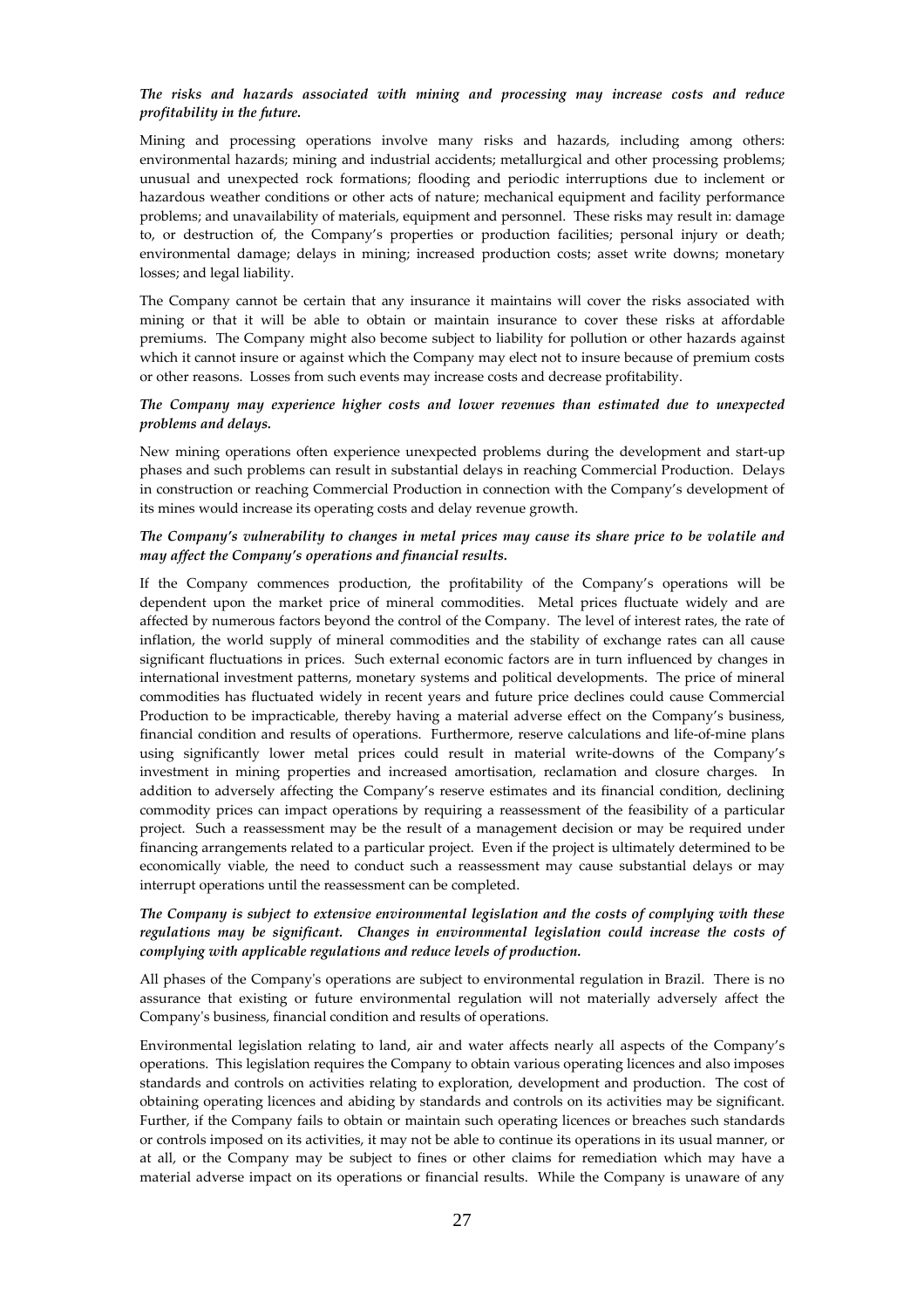existing material environmental liabilities, it cannot guarantee that no such liabilities currently exist or will occur in the future.

Changes in environmental laws, new information on existing environmental conditions or other events may increase future compliance expenditures or otherwise have a negative effect on the Company's financial condition and results of operations. In addition to existing requirements, it is expected that other environmental regulations will likely be implemented in the future with the objective of further protecting human health and the environment. Some of the issues expected to be under future review by environmental agencies include reducing or stabilising air emissions, mine reclamation and restoration, and water quality. Other changes in environmental legislation could have a negative effect on production levels, product demand, product quality and methods of production and distribution. The complexity and breadth of these issues make it difficult for the Company to predict their impact. The Company anticipates capital expenditures and operating expenses will increase as a result of compliance with the introduction of new and more stringent environmental regulations. Failure to comply with environmental legislation may result in the issuance of clean up orders, imposition of penalties, liability for related damages and the loss of operating permits. While the Company believes it is now in material compliance with existing environmental legislation, it cannot give assurances that it will at all future times be in compliance with all federal and state environmental regulations or that steps to bring the Company into compliance would not have a negative effect on its financial condition and results of operations.

Government approvals and permits are currently, or may in the future be, required in connection with the Company's operations. To the extent such approvals are required but are not granted, the Company may be curtailed or prohibited from proceeding with planned exploration or development of mineral properties.

# *Currency fluctuations may affect the costs of doing business and results of operations.*

Currency fluctuations may affect the Company's costs and the Company has not entered into any derivative financial instruments to hedge such fluctuations. The Company pays for goods and services primarily in Canadian Dollars, US Dollars, British Pound Sterling, Euros and Brazilian Real and the Company has to date received the proceeds of equity financings in Canadian Dollars and British Pound Sterling, loan financings in US dollars and British Pounds Sterling and leasing arrangements in Euros. As a result of the use of these different currencies, the Company is subject to foreign currency fluctuations. Foreign currencies are affected by a number of factors that are beyond the control of the Company. These factors include economic conditions in the relevant country and elsewhere and the outlook for interest rates, inflation and other economic factors. Adverse fluctuations in the relative value of these currencies could materially and adversely affect the Company's results of operation and financial position.

# *Compliance with current and future government regulations may cause the Company to incur significant costs and slow its growth.*

The Company's activities are subject to extensive Brazilian laws and regulations governing matters relating to occupational health, labour standards, prospecting, exploration, production, exports and taxes. Compliance with these and other laws and regulations could require the Company to make significant capital outlays which may slow its growth by diverting its financial resources. The enactment of new adverse regulations or regulatory requirements or more stringent enforcement of current regulations or regulatory requirements may increase costs, which could have an adverse effect on the Company. The Company cannot give assurances that it will be able to adapt to these regulatory developments on a timely or cost effective basis. Violations of these regulations and regulatory requirements could lead to substantial fines, penalties or other sanctions.

There is currently only one known claim pending settlement. The total of current claim is R\$7,100. It is not currently expected that there could be a material adverse impact on the financial condition of the Company if the current known labour claims are successful or are not settled on the basis anticipated by the Company.

# *The Company is required to obtain and renew governmental permits and licences in order to conduct mining operations, which is often a costly and time-consuming process.*

In the ordinary course of business, the Company will be required to obtain and renew governmental permits and licences for the operation and expansion of existing operations or for the commencement of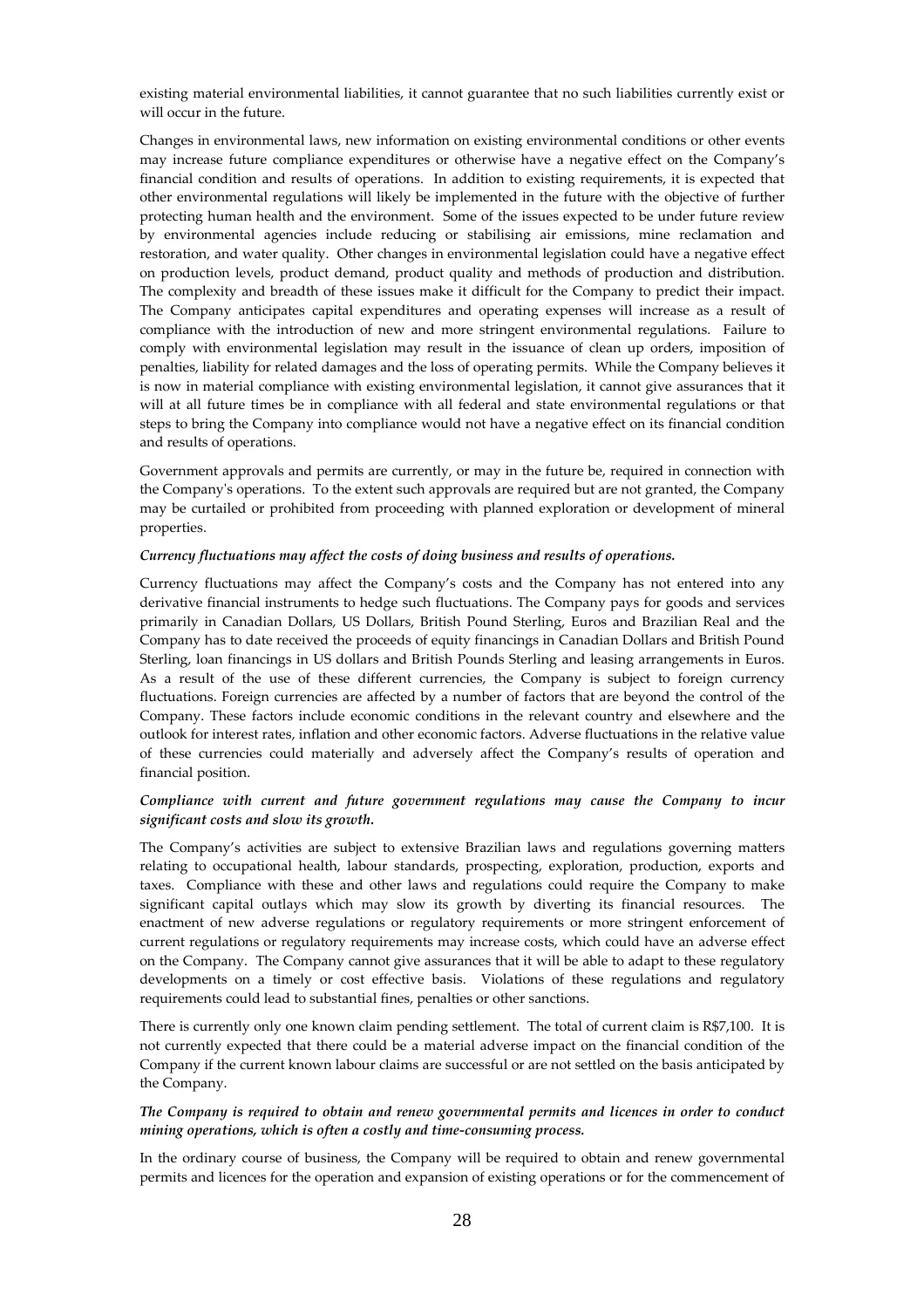new operations. Obtaining or renewing the necessary governmental permits is a complex and timeconsuming process. The duration and success of the Company's efforts to obtain and renew permits and licences are contingent upon many variables not within its control including the interpretation of applicable requirements implemented by the permitting or licencing authority. The Company may not be able to obtain or renew permits and licences that are necessary to its operations, or the cost to obtain or renew permits and licences may exceed what the Company expects. Any unexpected delays or costs associated with the permitting and licencing process could delay the development or impede the operation of the Company's projects, which could adversely affect the Company's revenues and future growth.

# *The Company's operations are conducted in Brazil and, as such, the Company's operations are exposed to various levels of political, economic and other risks and uncertainties.*

These risks and uncertainties vary from time to time and include, but are not limited to: terrorism; hostage taking; military repression; extreme fluctuations in currency exchange rates; high rates of inflation; labour unrest; the risks of war or civil unrest; expropriation and nationalization; renegotiation or nullification of existing concessions, licences, permits and contracts; illegal mining; changes in taxation policies; restrictions on foreign exchange and repatriation; and changing political conditions, currency controls and governmental regulations that favour or require the awarding of contracts to local contractors or require foreign contractors to employ citizens of, or purchase supplies from, a particular jurisdiction.

Changes, if any, in mining or investment policies or shifts in political attitude in Brazil may adversely affect the Company's operations or profitability. Operations may be affected in varying degrees by government regulations with respect to, but not limited to, restrictions on production, price controls, export controls, currency remittance, income and other taxes, labour regulation and use of non-Brazilian labour for specialist activities, expropriation of property, foreign investment, maintenance of claims, environmental legislation, land use, land claims of local people, water use and mine safety. Failure to comply strictly with applicable laws, regulations and local practices relating to mineral right applications and tenure, could result in loss, reduction or expropriation of entitlements, or the imposition of additional local or foreign parties as joint venture partners with carried or other interests. The occurrence of these various factors and uncertainties cannot be accurately predicted and could have an adverse effect on the Company's operations or profitability.

# *The Company is a holding company that conducts operations through foreign subsidiaries and substantially all of its assets are held in such entities.*

Any limitation on the transfer of cash or other assets between the parent corporation and such entities, or among such entities, could restrict the Company's ability to fund its operations efficiently. Any such limitations, or the perception that such limitations may exist now or in the future, could have an adverse impact on the Company's valuation and stock price.

# *Mining, processing, development and exploration activities depend, to one degree or another, on adequate infrastructure.*

Reliable roads, bridges, power sources and water supply are important determinants, which affect capital and operating costs. Unusual or infrequent weather phenomena, sabotage, government or other interference in the maintenance or provision of such infrastructure could adversely affect the Company's operations, financial condition and results of operations.

# *If the Company loses key personnel or is unable to attract and retain additional personnel, the Company's mining operations and prospects could be harmed.*

Recruiting and retaining qualified personnel is critical to the Company's success. The number of persons skilled in the acquisition, exploration and development of mining properties is limited and competition for such persons is intense. As the Company's business activity grows, additional key financial, administrative and mining personnel as well as additional operations staff will be required.

Although the Company believes it will be successful in attracting, training and retaining qualified personnel, there can be no assurance of such success. If the Company is not successful in attracting, training and retaining qualified personnel, the efficiency of operations may be affected.